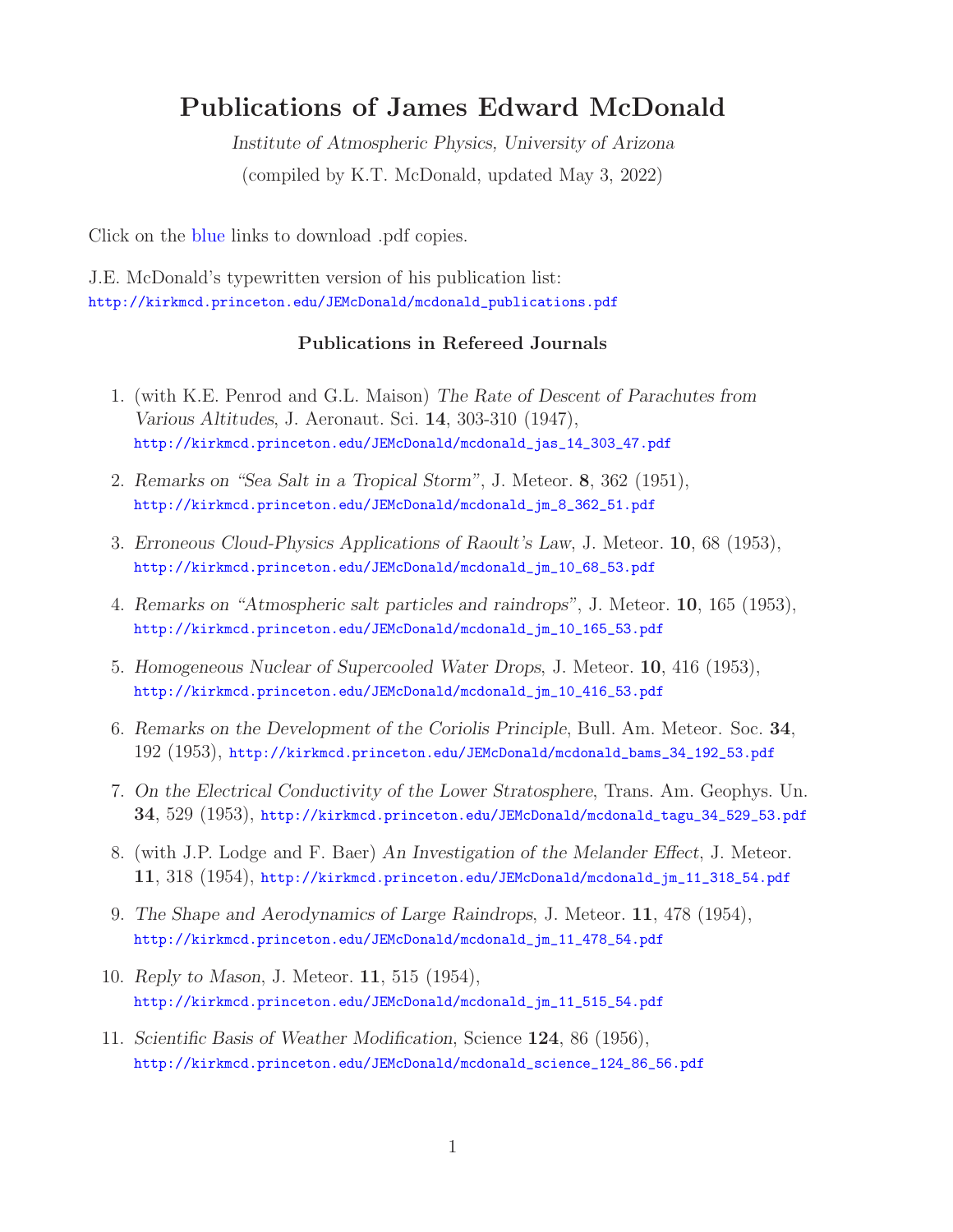- 12. *A note on the precision of estimation of missing precipitation data*, Trans. Am. Geophys. Union. **38**, 657 (1957), http://kirkmcd.princeton.edu/JEMcDonald/mcdonald\_tagu\_38\_657\_57.pdf
- 13. *"Deposition" a proposed antonym for "sublimation"*, J. Meteor. **15**, 245 (1958), http://kirkmcd.princeton.edu/JEMcDonald/mcdonald\_jm\_15\_245\_58.pdf also in Am. J. Phys. **26**, 131 (1958), http://kirkmcd.princeton.edu/JEMcDonald/mcdonald\_ajp\_26\_131\_58.pdf also in J. Chem. Phys. **28**, 170 (1958), http://kirkmcd.princeton.edu/JEMcDonald/mcdonald\_jcp\_28\_170\_58.pdf
- 14. *Nomenclature of Phase Transition*, J. Chem. Ed. **35**, 205 (1958), http://kirkmcd.princeton.edu/JEMcDonald/mcdonald\_jce\_35\_205\_58.pdf also in Quart. J. Roy. Meteor. Soc. **84**, 74 (1962), http://kirkmcd.princeton.edu/JEMcDonald/mcdonald\_qjrms\_84\_74\_58.pdf
- 15. *Mean Upper-Air Data for Selected World Stations*, Mon. Weath. Rev. **87**, 299 (1959), http://kirkmcd.princeton.edu/JEMcDonald/mcdonald\_mwr\_87\_299\_59.pdf
- 16. *An Analysis of Effects of Nuclear Attacks on Tucson and Phoenix*, J. Ariz. Acad. Sci. **1**, 41 (1959), http://kirkmcd.princeton.edu/JEMcDonald/mcdonald\_jaas\_1\_41\_59.pdf
- 17. *Cloud Photography and Cloud Physics Research*, Weather **14**, 247 (1959), http://kirkmcd.princeton.edu/JEMcDonald/mcdonald\_weather\_14\_247\_59.pdf
- 18. *Variability Factors in Mountain-Watershed Hydrometeorology in an Arid Region*, J. Ariz. Acad. Sci. **1**, 89 (1960), http://kirkmcd.princeton.edu/JEMcDonald/mcdonald\_jaas\_1\_89\_60.pdf
- 19. *Absorption of Atmospheric Radiation by Water Films and Water Clouds*, J. Meteor. **17**, 232 (1960), http://kirkmcd.princeton.edu/JEMcDonald/mcdonald\_jm\_17\_232\_60.pdf
- 20. *Direct Absorption of Solar Radiation by Atmospheric Water Vapor*, J. Meteor. **17**, 319 (1960), http://kirkmcd.princeton.edu/JEMcDonald/mcdonald\_jm\_17\_319\_60.pdf
- 21. *Rates of descent of fallout particles from thermonuclear explosions*, J. Meteor. **17**, 380 (1960), http://kirkmcd.princeton.edu/JEMcDonald/mcdonald\_jm\_17\_380\_60.pdf
- 22. (with G.G. Goyer, F. Baer and R.R. Braham, Jr) *Effects of Electric Fields on Water-Droplet Coalescence*, J. Meteor. **17**, 442 (1960), http://kirkmcd.princeton.edu/JEMcDonald/mcdonald\_jm\_17\_442\_60.pdf
- 23. *An Aid to Computation of Terminal Fall Velocities of Spheres*, J. Meteor. **17**, 463 (1960), http://kirkmcd.princeton.edu/JEMcDonald/mcdonald\_jm\_17\_463\_60.pdf
- 24. *A Note on the Aerodynamic Effects of Internal Circulations in Small Raindrops*, J. Meteor. **17**, 474 (1960), http://kirkmcd.princeton.edu/JEMcDonald/mcdonald\_jm\_17\_474\_60.pdf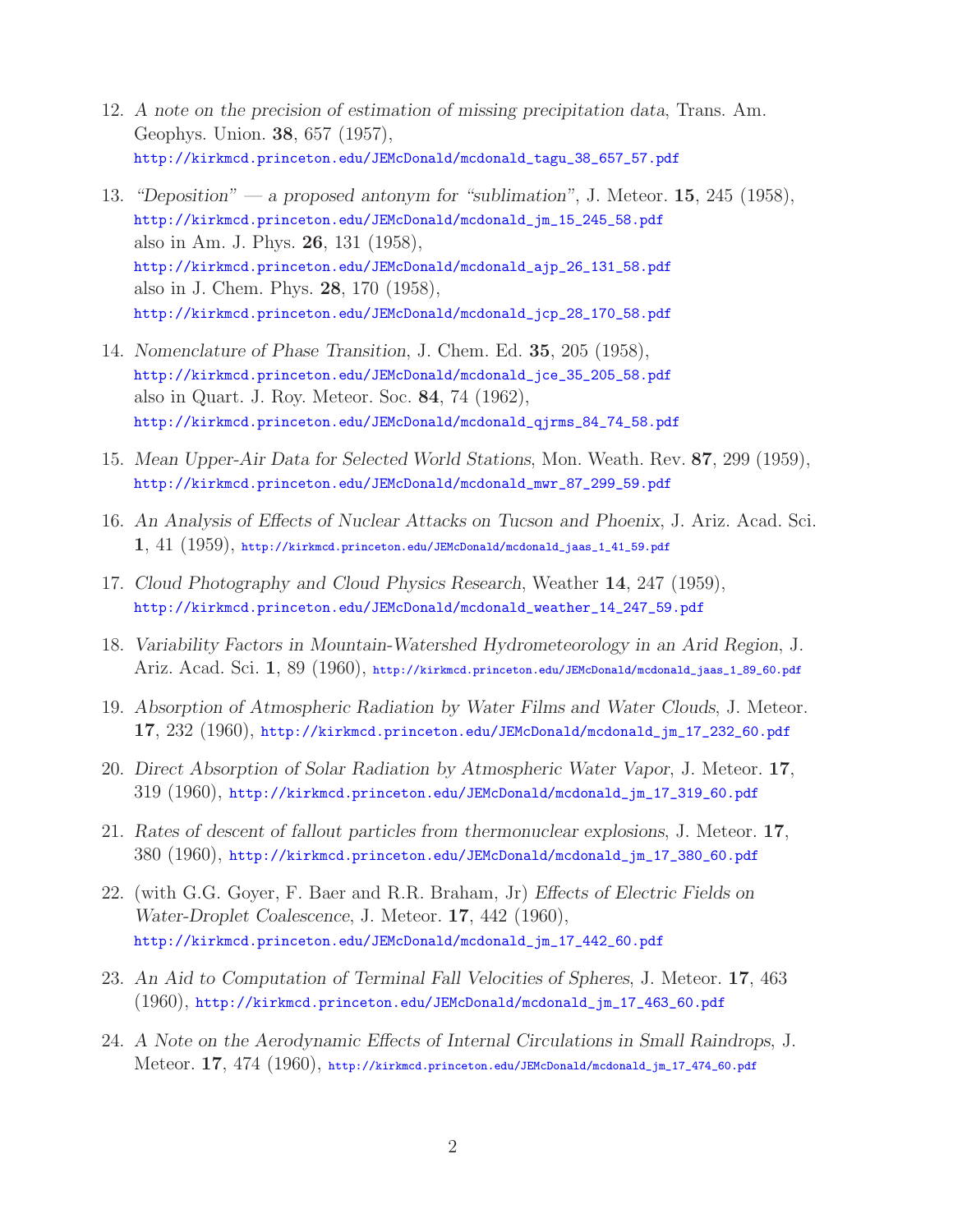- 25. (with C.R. Green) *A Comparison of Rank-Difference and Product-Moment Correlation of Precipitation Data*, J. Geophys. Res. **65**, 333 (1960), http://kirkmcd.princeton.edu/JEMcDonald/mcdonald\_jgr\_65\_333\_60.pdf
- 26. (with C.R. Green) *Effects of Inhomogeneity and Record Length on Estimates of Correlation and Variability of Precipitation Data*, J. Geophys. Res. **65**, 2375 (1960), http://kirkmcd.princeton.edu/JEMcDonald/mcdonald\_jgr\_65\_2375\_60.pdf
- 27. *Remarks on Correlation Methods in Geophysics*, Tellus **12**, 176-183 (1960), http://kirkmcd.princeton.edu/JEMcDonald/mcdonald\_tellus\_12\_176\_60.pdf
- 28. *Comments on "An Airborne Cloud-Drop-Size Distribution Meter"*, J. Meteor. **18**,  $423$   $(1961)$ , http://kirkmcd.princeton.edu/JEMcDonald/mcdonald\_jm\_18\_423\_61.pdf
- 29. *On Radar Detection of Non-spherical Ice Particles*, J. Meteor. **18**, 695 (1961), http://kirkmcd.princeton.edu/JEMcDonald/mcdonald\_jm\_18\_695\_61.pdf
- 30. *An Analysis of Civil Defense Hazards Being Created by Emplacement of Intercontinental Ballistic Missiles near Tucson*, J. Ariz. Acad. Sci. **2**, 3 (1961), http://kirkmcd.princeton.edu/JEMcDonald/mcdonald\_jaas\_2\_3\_61.pdf
- 31. *What is a "Meteorological Engineer"?*, Bull. Am. Meteor. Soc. **42**, 122 (1961), http://http://kirkmcd.princeton.edu/JEMcDonald/mcdonald\_bams\_42\_122\_61.pdf
- 32. *On the Ratio of Evaporation to Precipitation*, Bull. Am. Meteor. Soc. **42**, 185 (1961), http://kirkmcd.princeton.edu/JEMcDonald/mcdonald\_bams\_42\_185\_61.pdf
- 33. *An Historical Note on an Early Cloud-Modification Experiment*, Bull. Am. Meteor. Soc. **42** 195 (1961), http://kirkmcd.princeton.edu/JEMcDonald/mcdonald\_bams\_42\_195\_61.pdf
- 34. *Mean Atmospheric Residence Times for Particulate Air Pollutants*, Bull. Am. Meteor. Soc. **42** 664 (1961), http://kirkmcd.princeton.edu/JEMcDonald/mcdonald\_bams\_42\_664\_61.pdf
- 35. *The Surface Chemistry of Ice Nucleation*, Bull. Am. Meteor. Soc. **42**, 723-725 (1961), http://kirkmcd.princeton.edu/JEMcDonald/mcdonald\_bams\_42\_723\_61.pdf
- 36. *Airlight Simulation Experiments*, J. Atmos. Sci. **19**, 114 (1962), http://kirkmcd.princeton.edu/JEMcDonald/mcdonald\_jas\_19\_114\_62.pdf
- 37. (with H.D. Orville) *Effect of Momentum-Exchange on the Fall Velocity of an Accreting Hydrometer*, J. Atmos. Sci. **19**, 278 (1962), http://kirkmcd.princeton.edu/JEMcDonald/mcdonald\_jas\_19\_278\_62.pdf
- 38. *Large-sphere limit of the radar back-scattering coefficient*, Quart. J. Roy. Meteor. Soc. **88**, 183 (1962), http://kirkmcd.princeton.edu/JEMcDonald/mcdonald\_qjrms\_88\_183\_62.pdf
- 39. *The evaporation-precipitation fallacy*, Weather **17**, 168-177 (1962), http://kirkmcd.princeton.edu/JEMcDonald/mcdonald\_weather\_17\_168\_62.pdf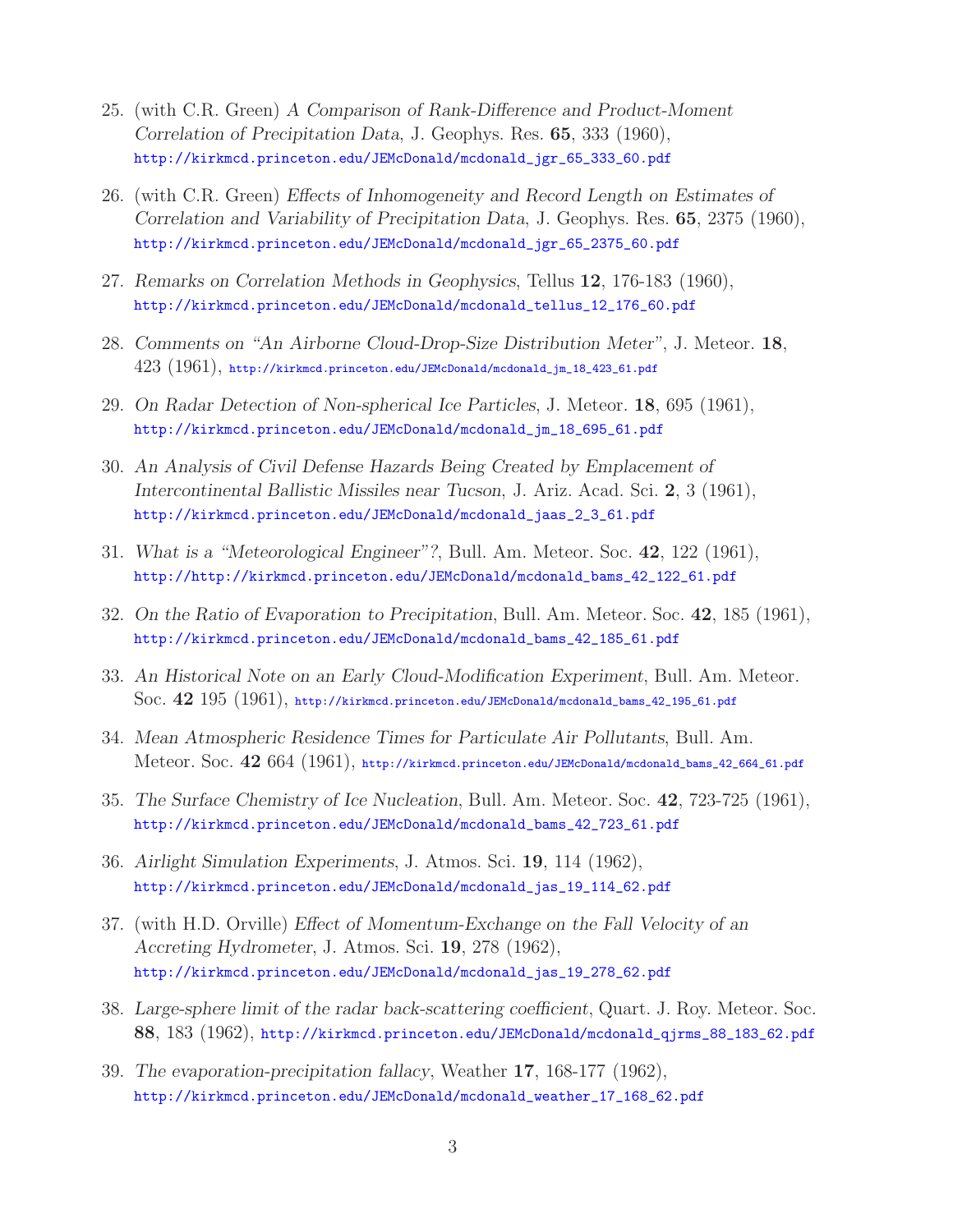- 40. *A gigantic horizontal cloudbow*, Weather **17**, 243-245 (1962), http://kirkmcd.princeton.edu/JEMcDonald/mcdonald\_weather\_17\_243\_62.pdf
- 41. *Collection and Washout of Airborne Pollens and Spores by Raindrops*, Science **135**, 435 (1962), http://kirkmcd.princeton.edu/JEMcDonald/mcdonald\_science\_135\_435\_62.pdf
- 42. *A Note on Anomalous Adiabatic Cooling Rates in Clouds*, J. Atmos. Sci. **19**, 309 (1962), http://kirkmcd.princeton.edu/JEMcDonald/mcdonald\_jas\_19\_309\_62.pdf
- 43. *Visibility Reduction due to Jet-Exhaust Carbon Particle*, J. Appl. Meteor. **1**, 391 (1962), http://kirkmcd.princeton.edu/JEMcDonald/mcdonald\_jam\_1\_391\_62.pdf
- 44. *Homogenous Nucleation of Vapor Condensation. I. Thermodynamic Aspects*, Am. J. Phys. **30**, 870 (1962), http://kirkmcd.princeton.edu/JEMcDonald/mcdonald\_ajp\_30\_870\_62.pdf
- 45. *Some Models of Interest in Meteorological Thermodynamics*, Bull. Am. Meteor. Soc. **43**, 292 (1962), http://kirkmcd.princeton.edu/JEMcDonald/mcdonald\_bams\_43\_292\_62.pdf
- 46. *Intermolecular Attractions and Saturation Vapor Pressure*, J. Atmos. Sci. **20**, 178 (1963), http://kirkmcd.princeton.edu/JEMcDonald/mcdonald\_jas\_20\_178\_63.pdf
- 47. *Accuracy of Numerical Evaluations of the Pseudoadiabatic Cooling Rate*, J. Atmos. Sci. **20**, 240 (1963), http://kirkmcd.princeton.edu/JEMcDonald/mcdonald\_jas\_20\_240\_63.pdf
- 48. *The Saturation Adjustment in Numerical Modeling of Fog*, J. Atmos. Sci. **20**, 476 (1963), http://kirkmcd.princeton.edu/JEMcDonald/mcdonald\_jas\_20\_476\_63.pdf
- 49. *Stratospheric Cloud over Northern Arizona*, Science **140**, 292 (1963), http://kirkmcd.princeton.edu/JEMcDonald/mcdonald\_science\_140\_292\_63.pdf
- 50. *Homogenous Nucleation of Vapor Condensation. II. Kinematic Aspects*, Am. J. Phys. **31**, 31 (1963), http://kirkmcd.princeton.edu/JEMcDonald/mcdonald\_ajp\_31\_31\_63.pdf
- 51. *Caustic of the Primary Rainbow*, Am. J. Phys. **31**, 282 (1963), http://kirkmcd.princeton.edu/JEMcDonald/mcdonald\_ajp\_31\_282\_63.pdf
- 52. *Rain washout of partially wettable insoluble particles*, J. Geophys. Res. **68**, 4993 (1963), http://kirkmcd.princeton.edu/JEMcDonald/mcdonald\_jgr\_68\_4993\_63.pdf
- 53. *Use of the Electrostatic Analogy in Studies of Ice Crystal Growth*, Z. Angew. Math. Phys. **14**, 610 (1963), http://kirkmcd.princeton.edu/JEMcDonald/mcdonald\_zamp\_14\_610\_63.pdf
- 54. *Early Developments in the Theory of the Saturated Adiabatic Process*, Bull. Am. Meteor. Soc. **44**, 203 (1963), http://kirkmcd.princeton.edu/JEMcDonald/mcdonald\_bams\_44\_203\_63.pdf
- 55. *James Espy and the Beginnings of Cloud Thermodynamics*, Bull. Am. Meteor. Soc. **44**, 634(1963), http://kirkmcd.princeton.edu/JEMcDonald/mcdonald\_bams\_44\_634\_63.pdf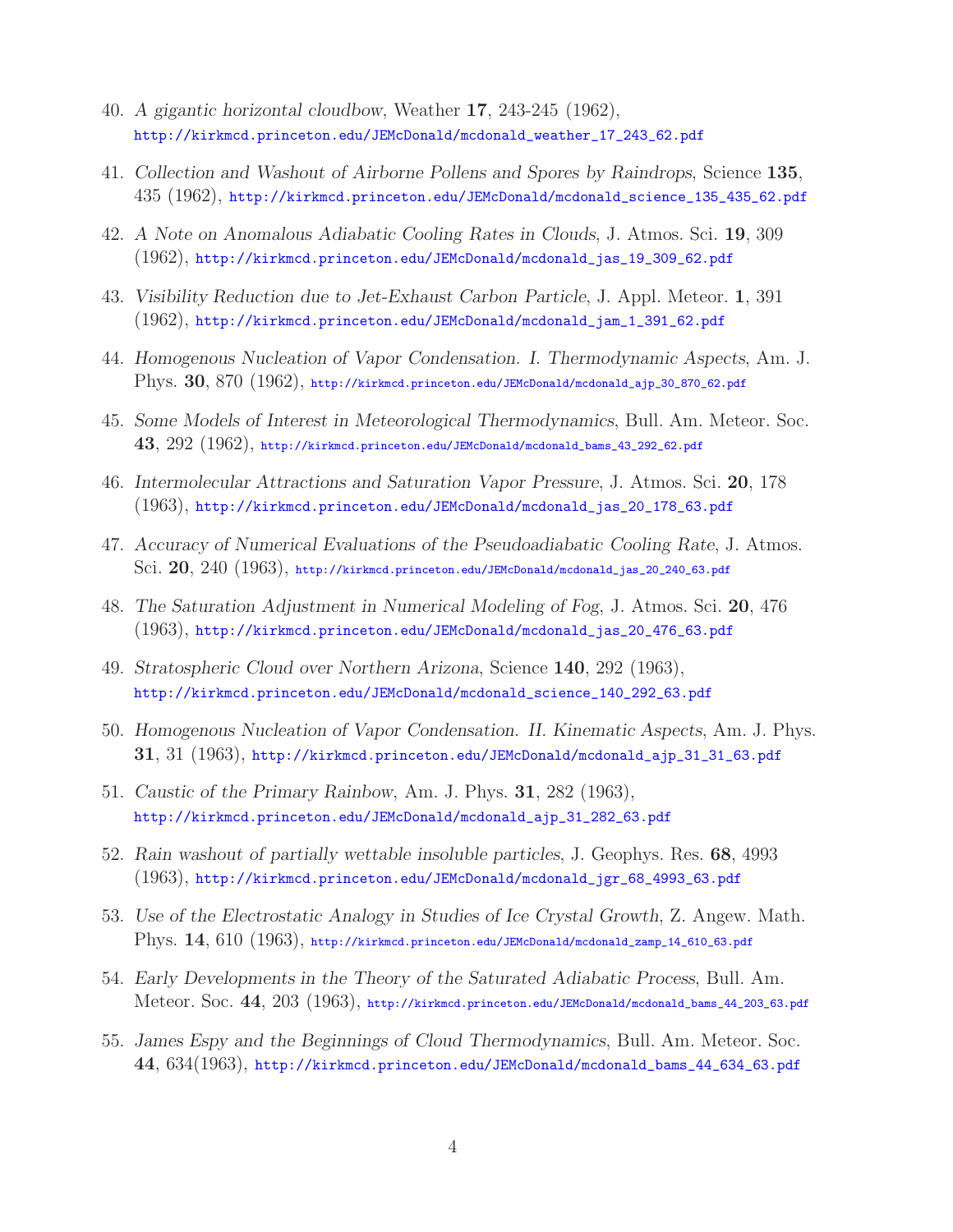- 56. *Meridional Alignment of Tropical Cirrus Clouds*, Nature **201**, 1316 (1964), http://kirkmcd.princeton.edu/JEMcDonald/mcdonald\_nature\_201\_1316\_64.pdf
- 57. *On a Criterion Governing the Mode of Cloud Formation in Planetary Atmospheres*, J. Atmos. Sci. **21**, 76 (1964), http://kirkmcd.princeton.edu/JEMcDonald/mcdonald\_jas\_21\_76\_64.pdf
- 58. *Cloud Nucleation on Insoluble Particles*, J. Atmos. Sci. **21**, 109 (1964), http://kirkmcd.princeton.edu/JEMcDonald/mcdonald\_jas\_21\_109\_64.pdf
- 59. *A Thermodynamic Relation in the Theory of Homogenous Nucleation of Supercooled Droplets*, J. Atmos. Sci. **21**, 225 (1964), http://kirkmcd.princeton.edu/JEMcDonald/mcdonald\_jas\_21\_225\_64.pdf
- 60. *Pollen Wettability as a Factor in Washout by Raindrops*, Science **143**, 1180 (1964), http://kirkmcd.princeton.edu/JEMcDonald/mcdonald\_science\_143\_1180\_64.pdf
- 61. (with B.M. Herman) *On a point of terminology in the optics of the rainbow*, Bull. Am. Meteor. Soc. **45**, 279-280 (1964), http://kirkmcd.princeton.edu/JEMcDonald/mcdonald\_bams\_45\_279\_64.pdf
- 62. *Atmospheric exclusion limits for clouds of water and other substances*, J. Geophys. Res. **69**, 3669 (1964), http://kirkmcd.princeton.edu/JEMcDonald/mcdonald\_jgr\_69\_3669\_64.pdf
- 63. *Raindrop Spatter-Spots*, Weather **19**, 177-179 (1964), http://kirkmcd.princeton.edu/JEMcDonald/mcdonald\_weather\_19\_177\_64.pdf
- 64. *Reply to Moyer*, J. Geophys. Res. **70**, 248 (1965), http://kirkmcd.princeton.edu/JEMcDonald/mcdonald\_jgr\_70\_248\_65.pdf
- 65. *Saturation Vapor Pressures over Supercooled Water*, J. Geophys. Res. **70**, 1553 (1965), http://kirkmcd.princeton.edu/JEMcDonald/mcdonald\_jgr\_70\_1553\_65.pdf
- 66. *Maxwellian Interpretation of the Laplacian*, Am. J. Phys. **33**, 706 (1965), http://kirkmcd.princeton.edu/JEMcDonald/mcdonald\_ajp\_33\_706\_65.pdf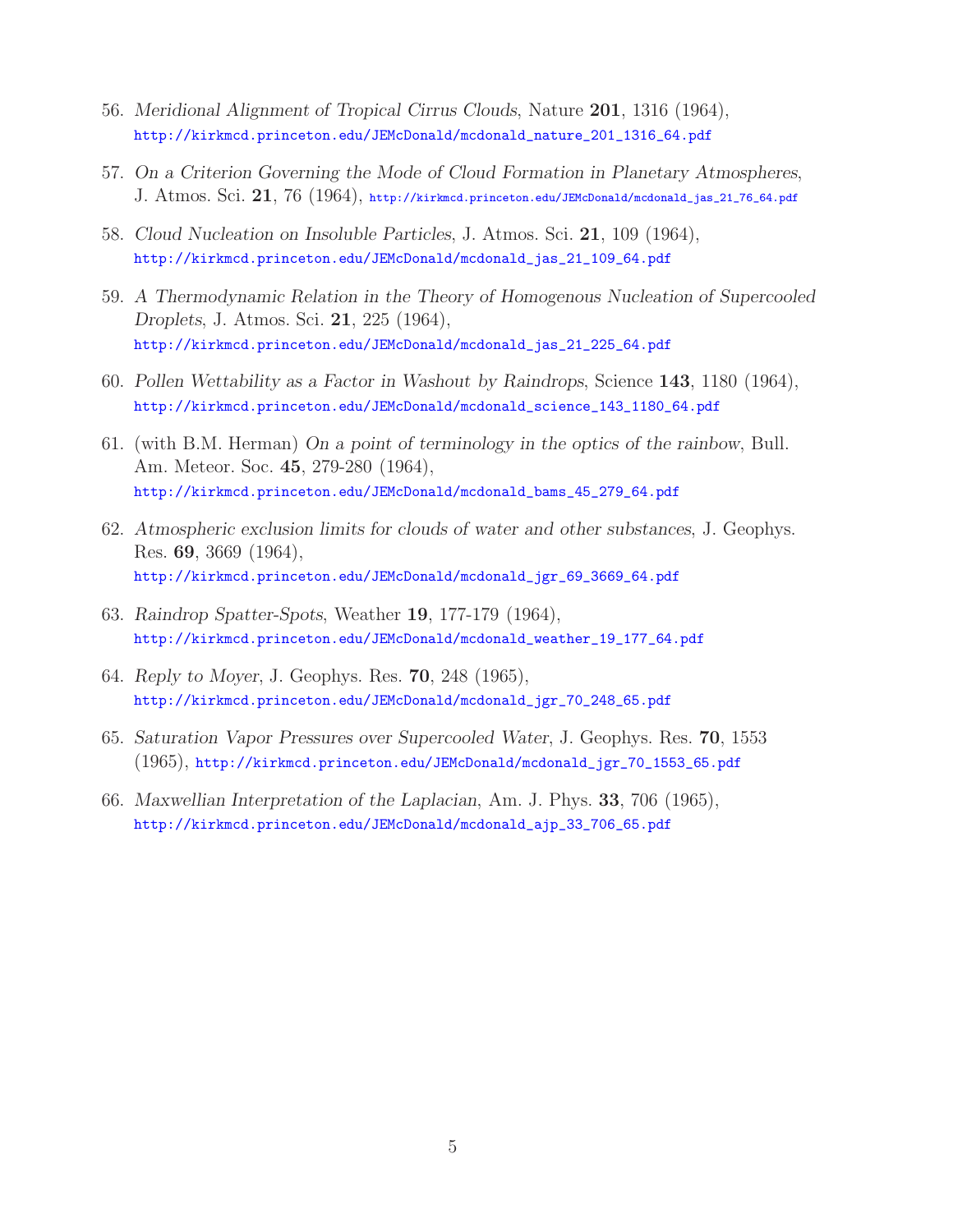### **Chapters of Books**

- 67. *Paleoclimatology*, Chap. 12 of *Geochronology*, U. Ariz. Phys. Sci. Bull. Series 26, No. 2, p. 196 (April 1958), http://kirkmcd.princeton.edu/JEMcDonald/mcdonald\_uapsb\_26\_2\_196\_55.pdf
- 68. *The Physics of Cloud Modification*, Adv. in Geophys. **5**, 233-303 (1958), http://kirkmcd.princeton.edu/JEMcDonald/mcdonald\_ag\_5\_233\_58.pdf
- 69. *Evaluation of Weather Modification Field Tests*, in *Weather Modification, Science and Public Policy*, ed. by R.G. Fleagle (U. Wash. Press, 1969), http://kirkmcd.princeton.edu/JEMcDonald/mcdonald\_wmspp\_69.pdf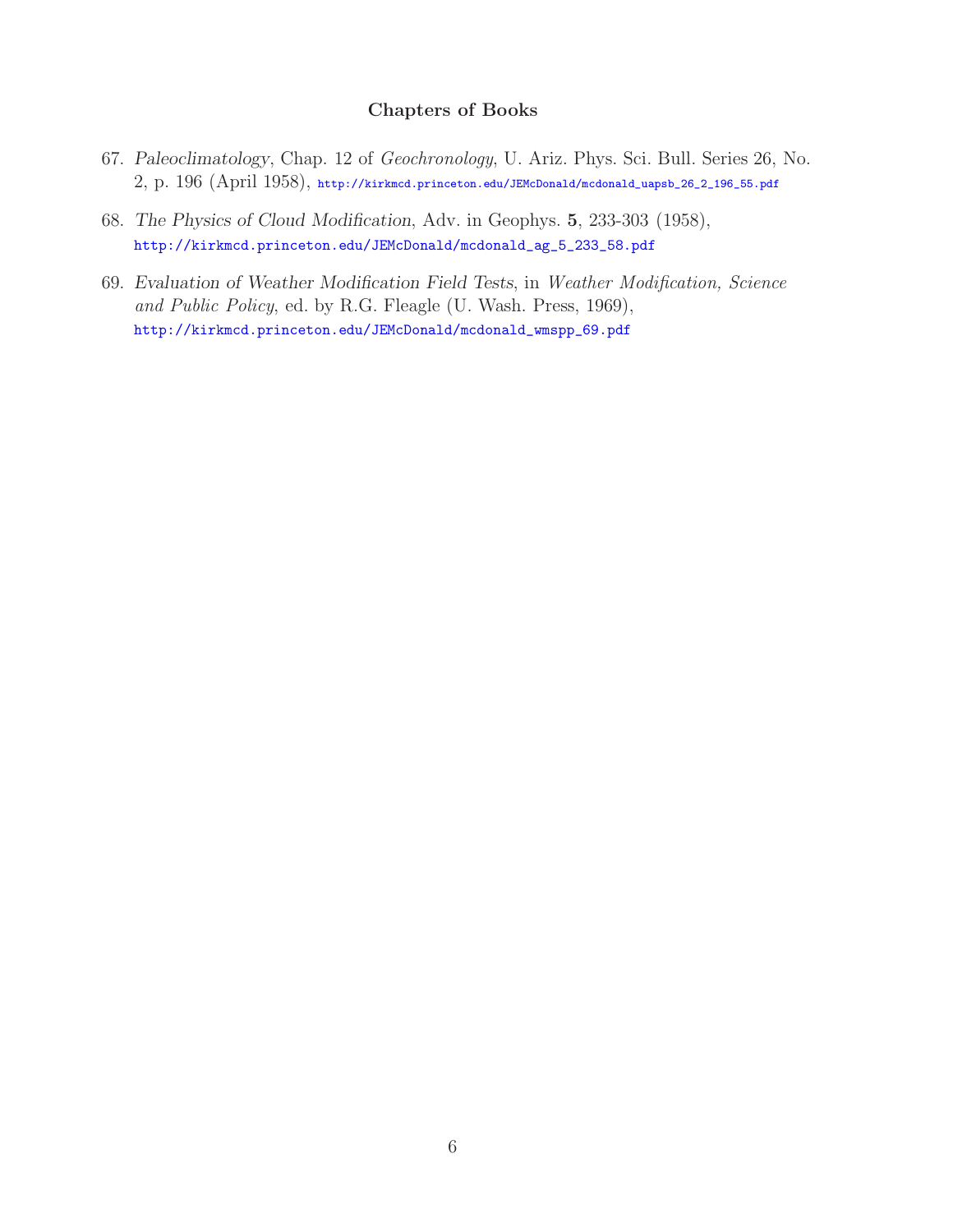#### **Publications in Popular Journals**

- 70. *The Coriolis Effect*, Sci. Am. **186**, 72-76 (May 1952), http://kirkmcd.princeton.edu/JEMcDonald/mcdonald\_sa\_186\_5\_72\_52.pdf reprinted in *New Worlds of Modern Science*, ed. by L. Engel (Dell, 1956), http://kirkmcd.princeton.edu/JEMcDonald/mcdonald\_nwms\_88\_56.pdf
- 71. *Letter*, Sky and Telescope **11**, 158 (May 1952), http://kirkmcd.princeton.edu/JEMcDonald/mcdonald\_st\_11\_158\_52.pdf
- 72. *The Earth's Electricity*, Sci. Am. **188**, 32-37 (Apr. 1953), http://kirkmcd.princeton.edu/JEMcDonald/mcdonald\_sa\_188\_4\_32\_53.pdf
- 73. *The Shape of Raindrops*, Sci. Am. **190**, 64-68 (Feb. 1954), http://kirkmcd.princeton.edu/JEMcDonald/mcdonald\_sa\_190\_2\_64\_54.pdf
- 74. *Collected Fragments of a Whilom Aeropoet*, Weather **12**, 107 (1957), http://kirkmcd.princeton.edu/JEMcDonald/mcdonald\_weather\_12\_107\_57.pdf
- 75. *The Great Aurora of September 22-23*, Sky and Telescope **17**, 14 (Nov. 1957), http://kirkmcd.princeton.edu/JEMcDonald/mcdonald\_st\_17\_11\_14\_57.pdf
- 76. *Letter*, Sky and Telescope **18**, 179 (Feb. 1958), http://kirkmcd.princeton.edu/JEMcDonald/mcdonald\_st\_18\_2\_179\_58.pdf
- 77. *"It rained everywhere but here! The thunderstorm encirclement illusion*, Weatherwise **174**, 158 (Aug. 1959), http://kirkmcd.princeton.edu/JEMcDonald/mcdonald\_weatherwise\_12\_158\_59.pdf
- 78. (with C.E. Brooks and M.G Wurtele) Contribution to *The Glossary of Meteorology*, ed. by R.E. Husckle (American Meteorological Society, Boston, 1959).
- 79. *Cities into Targets*, The Nation **190**, 436 (1960), http://kirkmcd.princeton.edu/JEMcDonald/mcdonald\_nation\_190\_436\_60.pdf
- 80. *The Ice-Fall Problem*, Weatherwise **13**, 110 (June 1960), http://kirkmcd.princeton.edu/JEMcDonald/mcdonald\_weatherwise\_13\_110\_60.pdf
- 81. *Should We Know All the Facts about Civil Defense?*, Point West **4**, 24 (Feb. 1962), http://kirkmcd.princeton.edu/JEMcDonald/mcdonald\_pw\_4\_2\_24\_62.pdf
- 82. *An Aid to Study of the Heavens*, Sky and Telescope **22**, 134 (Mar. 1962), http://kirkmcd.princeton.edu/JEMcDonald/mcdonald\_st\_22\_134\_62.pdf
- 83. *Tucson and the Titans*, Arizona Frontiers **1**, 9 (Nov. 1962), http://kirkmcd.princeton.edu/JEMcDonald/mcdonald\_af\_1\_5\_9\_61.pdf
- 84. *Cloud-Ring in the Upper Stratosphere*, Weatherwise **16**, 99 (June 1963), http://kirkmcd.princeton.edu/JEMcDonald/mcdonald\_weatherwise\_16\_99\_63.pdf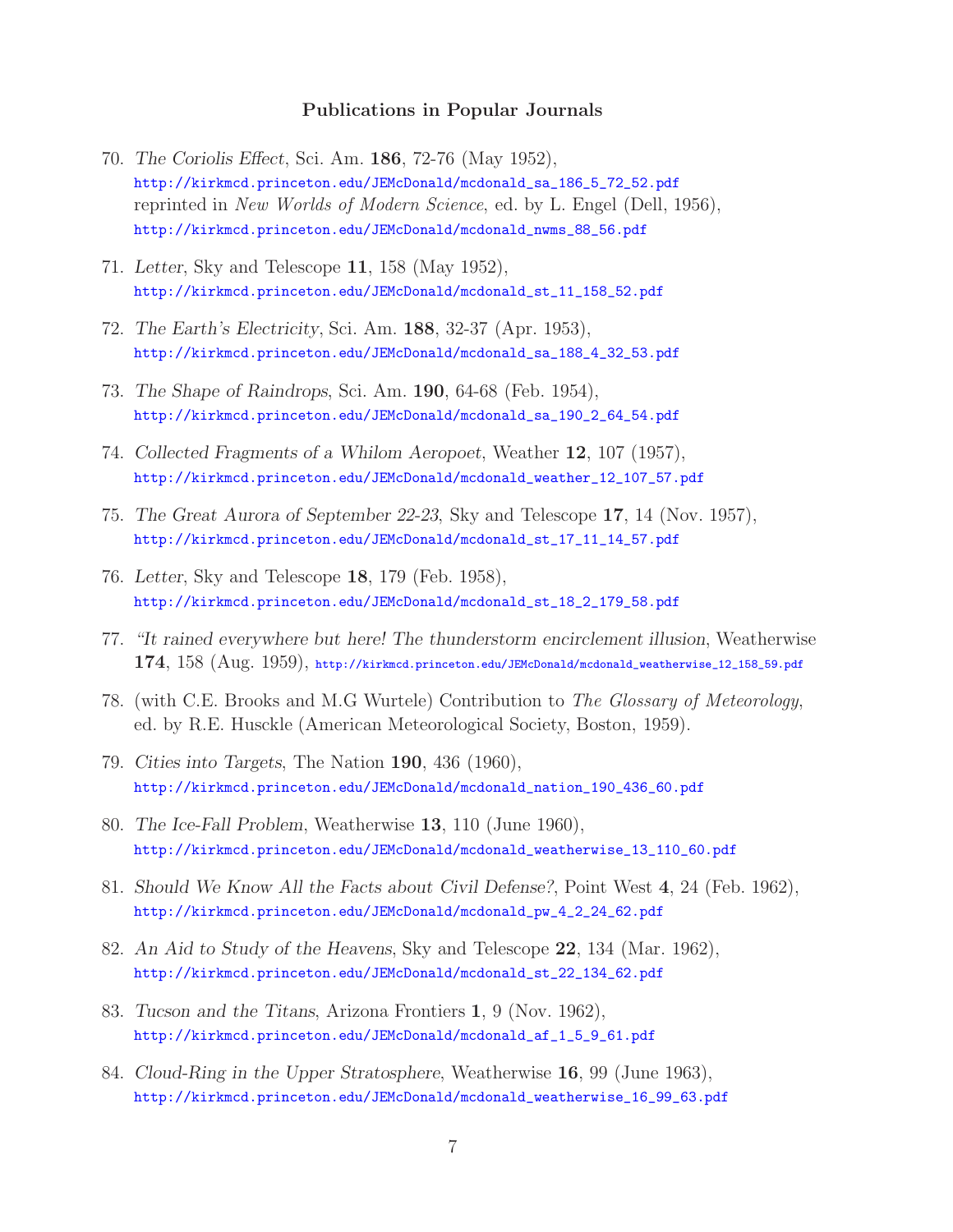85. *The Big City Atom*, Frontier **14**, 5 (Sept. 1963), http://kirkmcd.princeton.edu/JEMcDonald/mcdonald\_frontier\_14\_9\_5\_63.pdf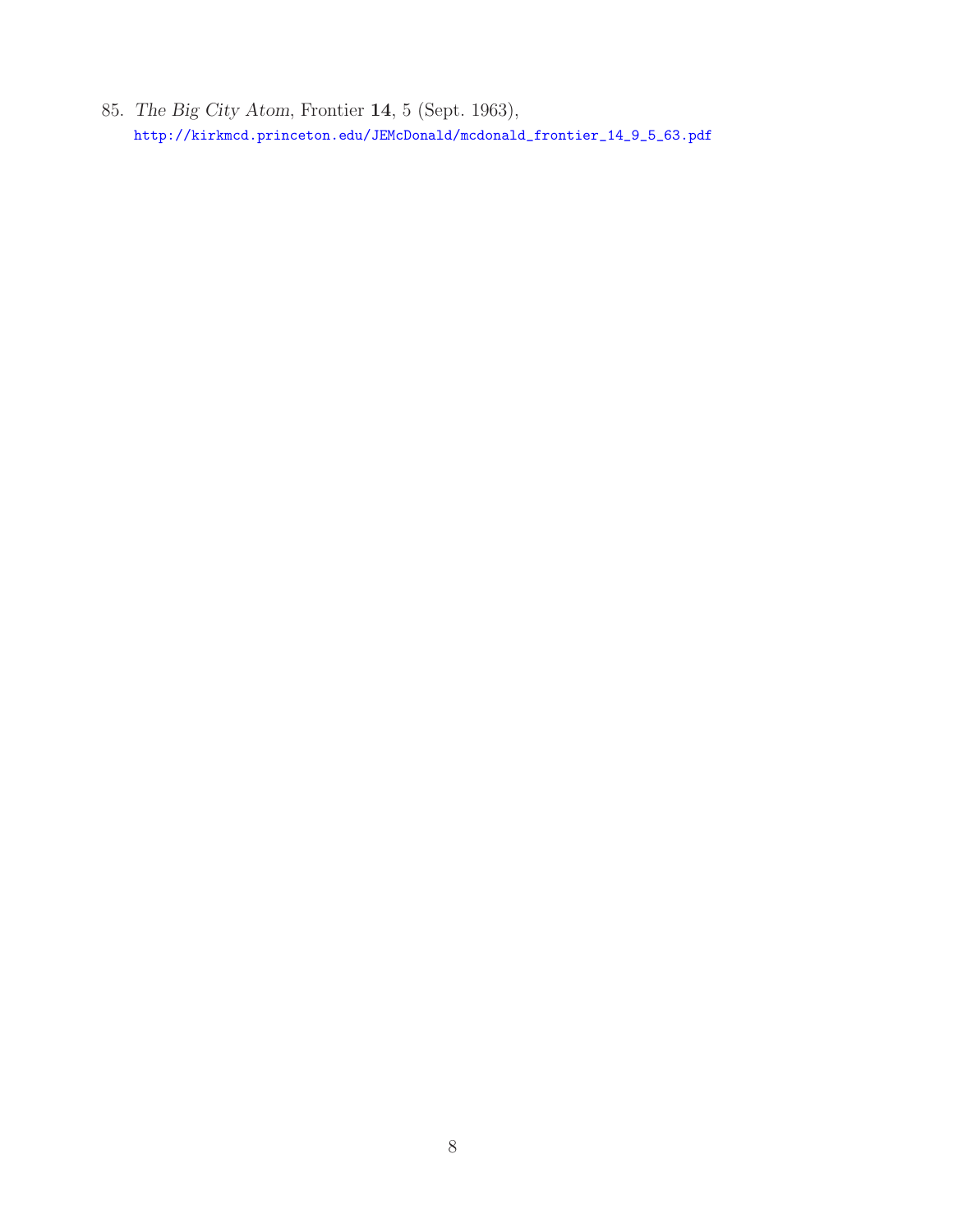### **Letters to Editors**

- 86. *Annual and Seasonal Persistence of Precipitation in Arizona*, Bull. Am. Meteor. Soc. **41**, 106 (1960), http://kirkmcd.princeton.edu/JEMcDonald/mcdonald\_bams\_41\_106\_60.pdf
- 87. *"Backlash"*, Science **133**, 1271 (1961), http://kirkmcd.princeton.edu/JEMcDonald/mcdonald\_science\_133\_1271\_61.pdf
- 88. *The Evaporation-Precipitation Fallacy*, Weather **17**, 216 (1962), http://kirkmcd.princeton.edu/JEMcDonald/mcdonald\_weather\_17\_216\_62.pdf
- 89. *Jets, Meteors, Missiles, or Rockets?*, Science **141**, 1136 (1963), http://kirkmcd.princeton.edu/JEMcDonald/mcdonald\_science\_141\_1136\_63.pdf
- 90. *Atmospheric Jet Streams*, Science **143**, 489 (1964), http://kirkmcd.princeton.edu/JEMcDonald/mcdonald\_science\_143\_489\_64.pdf
- 91. *Moondoggle*, Science **144**, 1086 (1964), http://kirkmcd.princeton.edu/JEMcDonald/mcdonald\_science\_144\_1086\_64.pdf
- 92. *Evolution in Arizona*, Science **151**, 632 (1966), http://kirkmcd.princeton.edu/JEMcDonald/mcdonald\_science\_151\_632\_66.pdf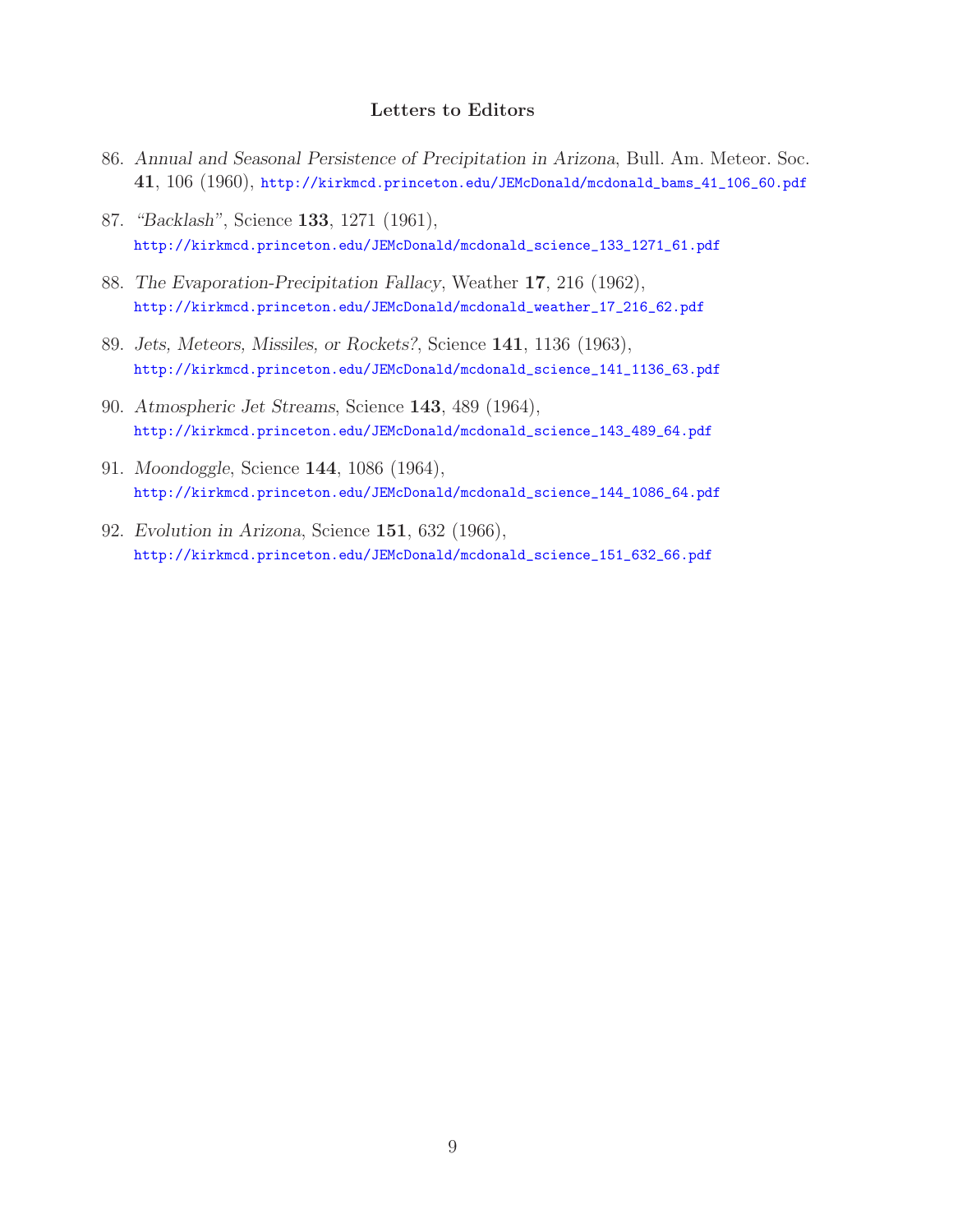#### **Book Reviews**

- 93. *Physical Meteorology*, by J.C. Johnson, Bull. Am. Meteor. Soc. **36**, 40 (1955), http://kirkmcd.princeton.edu/JEMcDonald/mcdonald\_bams\_36\_40\_55.pdf
- 94. *A Concise Dictionary of Science*, by F. Gaynor, Bull. Am. Meteor. Soc. **41**, 93 (1960), http://kirkmcd.princeton.edu/JEMcDonald/mcdonald\_bams\_41\_93\_60.pdf
- 95. *The Mechanics of Aerosols*, by N.A. Fuchs, Bull. Am. Meteor. Soc. **42**, 221 (1961), http://kirkmcd.princeton.edu/JEMcDonald/mcdonald\_bams\_42\_221\_61.pdf
- 96. *Fluids Dynamic Drag*, by S.F. Hoerner, Bull. Am. Meteor. Soc. **42**, 302 (1961), http://kirkmcd.princeton.edu/JEMcDonald/mcdonald\_bams\_42\_302\_61.pdf
- 97. *Aerodynamic Capture of Particles*, by E.G. Richardson, Bull. Am. Meteor. Soc. **43**, 113 (1962), http://kirkmcd.princeton.edu/JEMcDonald/mcdonald\_bams\_43\_113\_62.pdf
- 98. *Thinking about the Unthinkable*, by H. Kahn, The Progressive, **26**, 44 (Oct. 1962), http://kirkmcd.princeton.edu/JEMcDonald/mcdonald\_progressive\_26\_44\_oct\_62.pdf
- 99. *Kill and Overkill*, by R.E. Lapp, The Nation **195**, 379 (1962), http://kirkmcd.princeton.edu/JEMcDonald/mcdonald\_nation\_195\_379\_62.pdf
- 100. *Evaporation and Droplet Growth in Gaseous Media*, by N.A. Fuchs, Bull. Am. Meteor. Soc. **44**, 103 (1963), http://kirkmcd.princeton.edu/JEMcDonald/mcdonald\_bams\_44\_103\_63.pdf
- 101. *The Microbiology of the Atmosphere*, by P.H. Gregory, Bull. Am. Meteor. Soc. **44**, 267 (1963), http://kirkmcd.princeton.edu/JEMcDonald/mcdonald\_bams\_44\_267\_63.pdf
- 102. *Clouds, Rain and Rainmaking*, by B.J. Mason, Trans. Am. Geophys. Un. **44**, 153 (1963), http://kirkmcd.princeton.edu/JEMcDonald/mcdonald\_tagu\_44\_154\_53.pdf
- 103. *Air Chemistry and Radioactivity*, by C.E. Junge, Trans. Am. Geophys. Un. **44**, 1019 (1963), http://kirkmcd.princeton.edu/JEMcDonald/mcdonald\_tagu\_44\_1019\_63.pdf
- 104. *Strategy for Survival*, by T.L. Martin and D.C. Latham, The Progressive, **27**, 46 (Oct. 1963), http://kirkmcd.princeton.edu/JEMcDonald/mcdonald\_progressive\_27\_46\_oct\_63.pdf
- 105. *The Atomic Age*, ed. by M. Grodzins and E. Rabinowitch, The Progressive, **28**, 40 (Apr. 1964), http://kirkmcd.princeton.edu/JEMcDonald/mcdonald\_progressive\_28\_10\_40\_64.pdf
- 106. *An Introduction to Fluid Mechanics and Heat Transfer*, by J.M. Kay, Am. J. Phys. **32**, 389 (1964), http://kirkmcd.princeton.edu/JEMcDonald/mcdonald\_ajp\_32\_389\_64.pdf
- 107. *Mathematics and the Physical World*, by M. Kline, Am. J. Phys. **32**, 716 (1964), http://kirkmcd.princeton.edu/JEMcDonald/mcdonald\_ajp\_32\_716\_64.pdf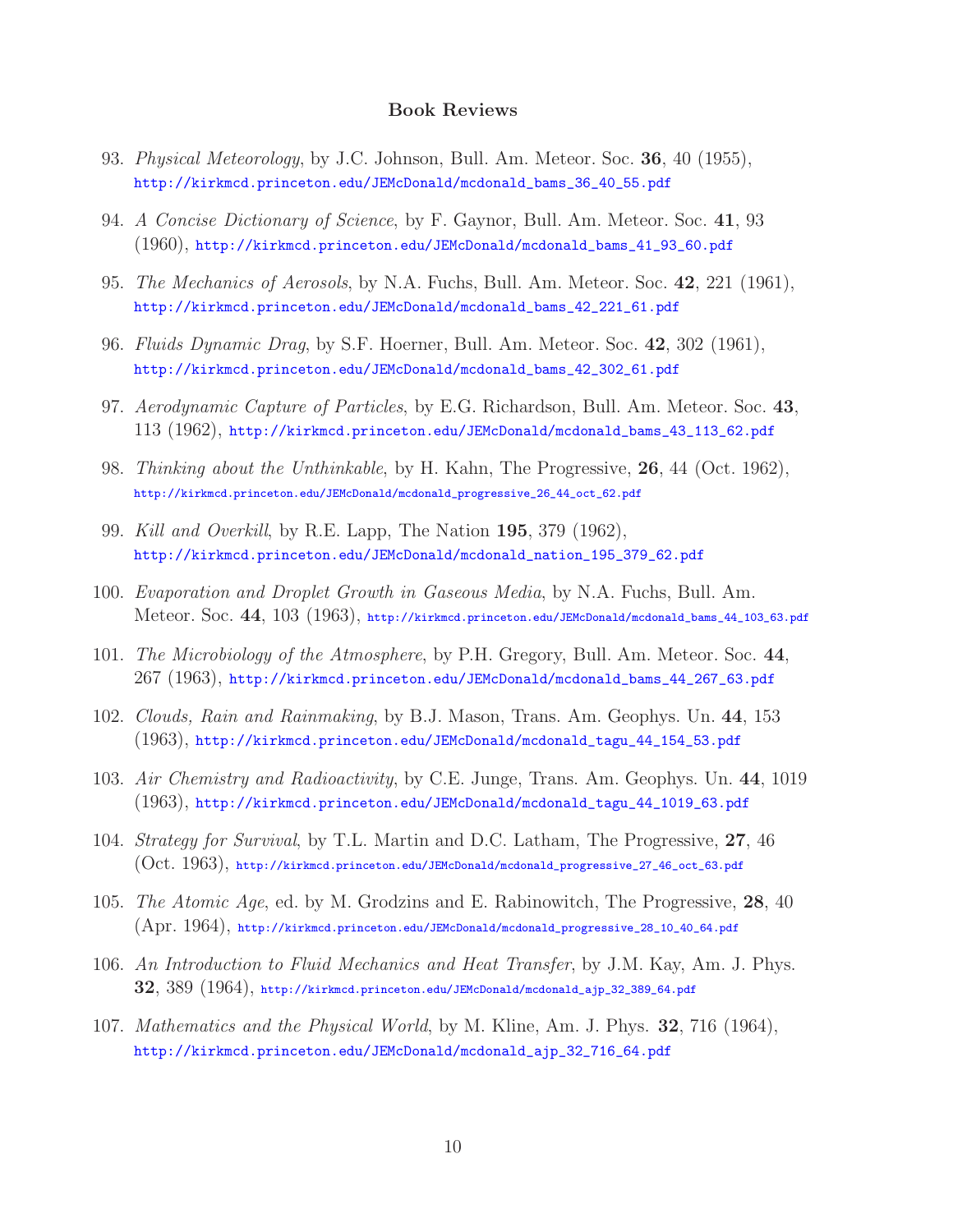- 108. *An Introduction to Atmospheric Physics*, by R.G. Fleagle and J.A. Businger, Trans. Am. Geophys. Un. **45**, 323 (1964), http://kirkmcd.princeton.edu/JEMcDonald/mcdonald\_tagu\_45\_323\_64.pdf
- 109. *Environmental Radioactivity*, by M. Eisenbud, Trans. Am. Geophys. Un. **45**, 456 (1964), http://kirkmcd.princeton.edu/JEMcDonald/mcdonald\_tagu\_45\_456\_64.pdf
- 110. *The Physics of Rainclouds*, by N.H. Fletcher, Science **143**, 236 (1964), http://kirkmcd.princeton.edu/JEMcDonald/mcdonald\_science\_143\_236\_64.pdf
- 111. *Aerodynamics*, by J.E. Allen, Science **144**, 707 (1964), http://kirkmcd.princeton.edu/JEMcDonald/mcdonald\_science\_144\_707\_64.pdf
- 112. *The Mechanics of Aerosols*, by N.A. Fuchs, Science **146**, 1033 (1964), http://kirkmcd.princeton.edu/JEMcDonald/mcdonald\_science\_146\_1033\_64.pdf
- 113. *Weather*, by P.D. Thompson, R. O'Brien, and the Editors of *Life*, and *Weather Eyes in the Sky: America's Meteorological Satellites* by J.G. Vaeth, Science **149**, 739 (1965), http://kirkmcd.princeton.edu/JEMcDonald/mcdonald\_science\_149\_739\_65.pdf
- 114. *Problems of Atmospheric and Space Electricity*, ed. by S.C. Coroniti, Science **149**, 1085 (1965), http://kirkmcd.princeton.edu/JEMcDonald/mcdonald\_science\_149\_1085\_65.pdf
- 115. *Thermodynamics of Clouds*, by L. Dufour and R. Defay, Bull. Am. Meteor. Soc. **46**, 674 (1965), http://kirkmcd.princeton.edu/JEMcDonald/mcdonald\_bams\_46\_674\_65.pdf
- 116. *Physics of the Earth's Upper Atmosphere*, ed. by C.O. Hines *et al.*, Bull. Am. Meteor. Soc. **46**, 803 (1965), http://kirkmcd.princeton.edu/JEMcDonald/mcdonald\_bams\_46\_803\_65.pdf
- 117. *Cosmic Rays*, by B. Rossi, Am. Sci. **53**, 380A (1965), http://kirkmcd.princeton.edu/JEMcDonald/mcdonald\_as\_53\_380a\_65.pdf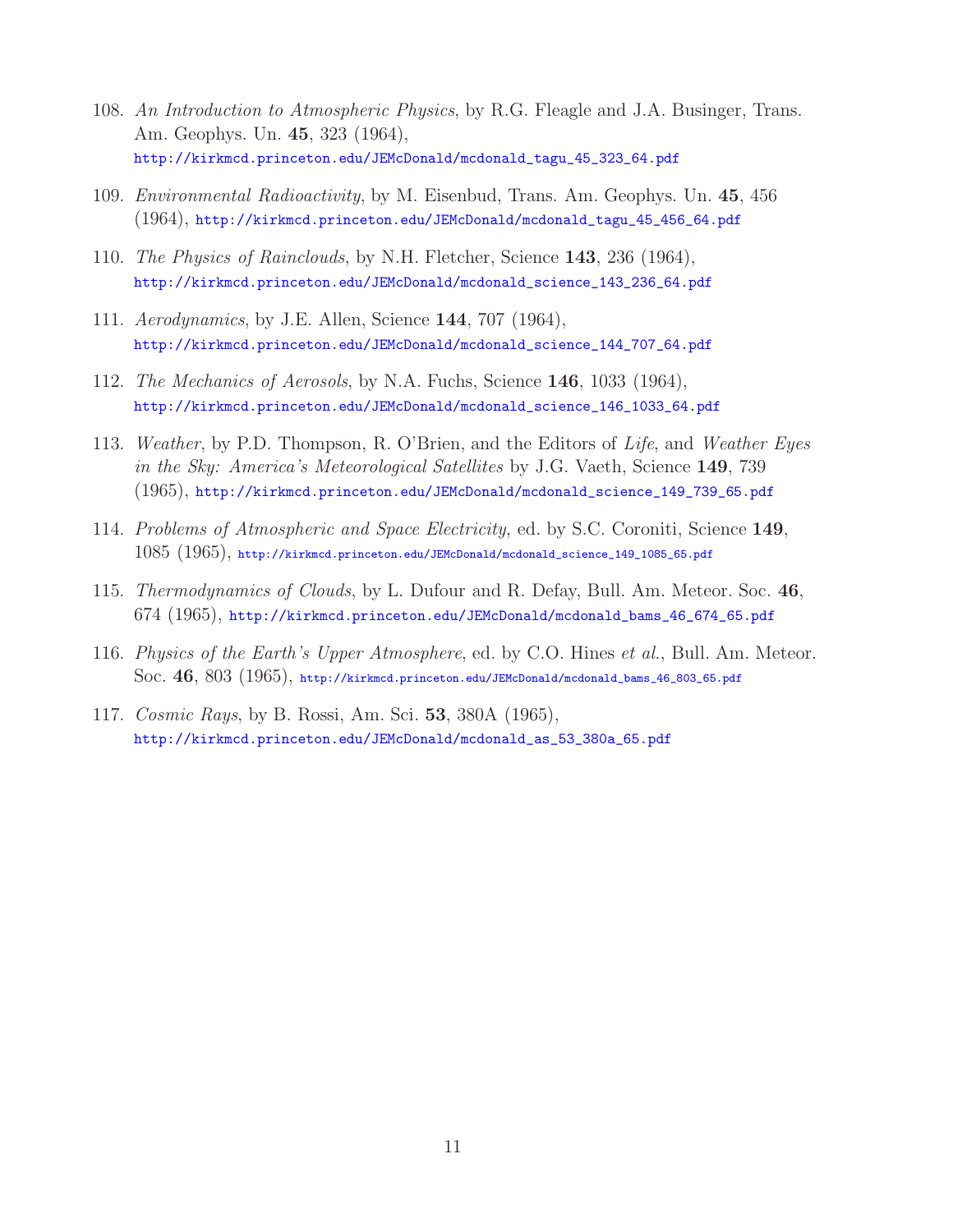#### **Conference Contributions**

- 118. *Measurement, Analysis, and Interpretation of Turbulent Temperature Fluctuations*, Int. Symp. Atmos. Turb. Bound. Layer (MIT, June 1951), http://kirkmcd.princeton.edu/JEMcDonald/mcdonald\_grp\_19\_263\_51.pdf
- 119. (with A.R. Kassander and L.L. Sims) *Observations of Freezing Nuclei over the Southwestern U.S.*, Proc. Conf. Cloud Phys. Precip. Part. (Woods Hole, 1955), p. 392, http://kirkmcd.princeton.edu/JEMcDonald/mcdonald\_ccppp\_392\_55.pdf
- 120. *Increasing Rain Artificially*, Proc. Conf. Water for Texas **2**, 23 (1956), http://kirkmcd.princeton.edu/JEMcDonald/mcdonald\_pcwt\_2\_23\_56.pdf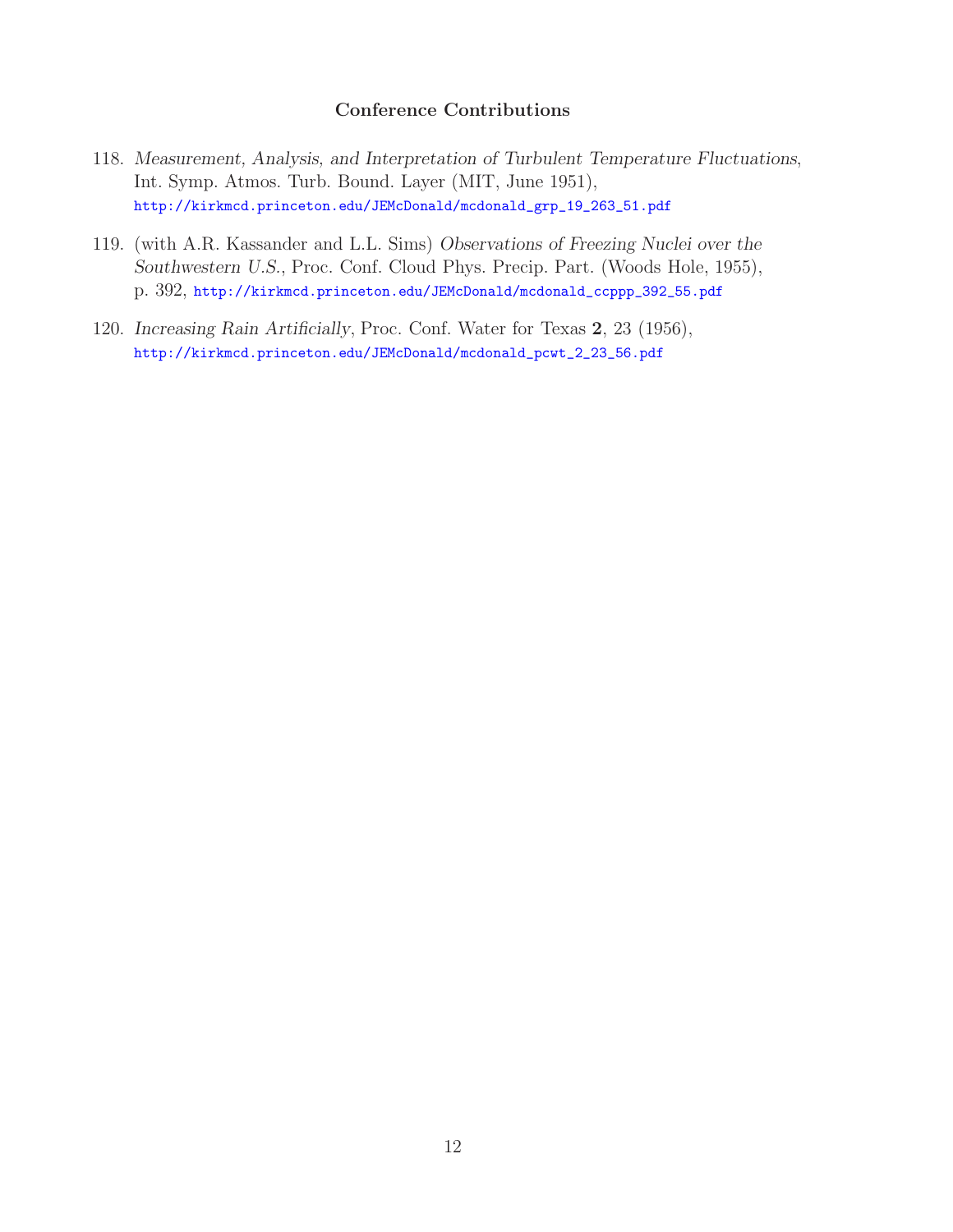#### **Technical Reports**

- 121. *Summer Air Mass Instability and Its Synoptic Representation*, Master's Thesis (MIT, Feb. 12, 1945), http://kirkmcd.princeton.edu/JEMcDonald/mcdonald\_masters\_thesis\_45.pdf
- 122. *Radiation-Errors and Lag-Errors in the Measurement of Turbulent Temperature Fluctuations*, Ph.D. Thesis (Iowa State University, 1952), http://kirkmcd.princeton.edu/JEMcDonald/mcdonald\_phd\_thesis\_51.pdf
- 123. (with A.H. Woodcock) *Sea Salt Nuclei Studies*, Woods Hole Oceanographic Inst. Rep. 52-75 (Sep. 1952), http://kirkmcd.princeton.edu/JEMcDonald/mcdonald\_whoi52-75.pdf
- 124. *Theoretical Cloud Physics Studies*, Office of Naval Research project 082083 (Jan. 13, 1953), http://kirkmcd.princeton.edu/JEMcDonald/mcdonald\_onr082093\_53.pdf
- 125. (with A.R. Kassander) *Lag Effects in the Measurement of Turbulent Temperature Fluctuations*, Iowa State College Dept. Phys. Rep. No. 1 (Feb. 1, 1952).
- 126. (with A.R. Kassander and L.L. Sims) *Observations of Freezing Nuclei over the Southwestern U.S.*, Inst. Atmos. Phys. Sci. Rep. No. 3 (Nov. 1,1956), http://kirkmcd.princeton.edu/JEMcDonald/mcdonald\_iap3.pdf
- 127. *Variability of Precipitation in an Arid region: A Survey of Characteristics for Arizona*, Inst. Atm. Phys. Tech. Rep. No. 1 (Dec. 31, 1956), http://kirkmcd.princeton.edu/JEMcDonald/mcdonald\_iap1.pdf
- 128. *A Critical Evaluation of Correlation Methods in Climatology and Hydrology*, Inst. Atmos. Phys. Sci. Rep. No. 4 (Jan. 25, 1957), http://kirkmcd.princeton.edu/JEMcDonald/mcdonald\_iap4.pdf
- 129. *Cloudiness over the Southwestern United States and Its Relation to Astronomical Observing*, Inst. Atmos. Phys. Sci. Rep. No. 7 (Feb. 24, 1958), http://kirkmcd.princeton.edu/JEMcDonald/mcdonald\_iap7.pdf
- 130. *Meteorological Aspects of Nuclear Reactor Hazards at Bodega Bay*, (June, 1964), http://kirkmcd.princeton.edu/JEMcDonald/mcdonald\_bodega\_bay.pdf
- 131. *Relationship of skin cancer incidence to thickness of ozone layer*, statement submitted to hearings before the House Subcommittee on Transportation Appropriations (Mar. 2, 1971), Cong. Rec. **117**, 7252 (1971), http://kirkmcd.princeton.edu/JEMcDonald/mcdonald\_cr\_117\_7251\_71.pdf
- 132. *A Variational Derivation of Young's Equation for the Contact Angle* (draft, Mar. 22, 1971), http://kirkmcd.princeton.edu/JEMcDonald/mcdonald\_032271.pdf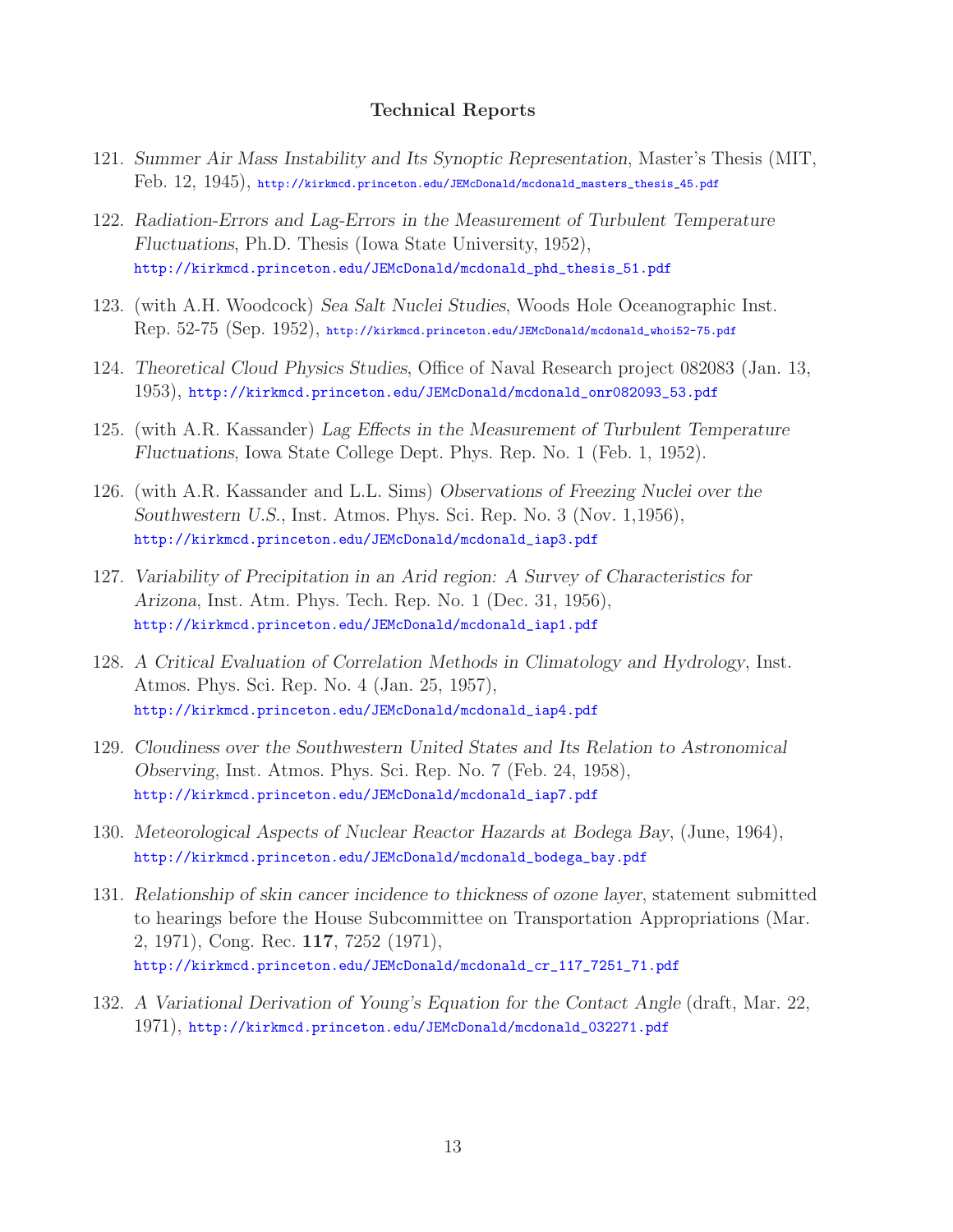#### **Publications and Statements on Unidentified Flying Objects**

Another bibliography is at https://ufologie.patrickgross.org/bio/mcdonaldref.htm http://kirkmcd.princeton.edu/JEMcDonald/jem\_talks.pdf

- 133. *Letter to Major Qnitanilla, Project Bluebook* (July 14, 1966), http://kirkmcd.princeton.edu/JEMcDonald/letter\_quintanilla\_660714.pdf
- 134. *Talks on Anomalous Aerial Phenomena* (Oct. 1966 Mar. 1968), http://kirkmcd.princeton.edu/JEMcDonald/mcdonald\_talks\_66-68.pdf
- 135. *The Problem of Unidentified Flying Objects*, summary of a talk presented to the Am. Meteor. Soc. (Washington, DC, Oct. 19, 1966), http://kirkmcd.princeton.edu/JEMcDonald/mcdonald\_ams\_101966.pdf
- 136. *Comments on Australian radio regarding his tour of Australia* (Feb. 1967), http://kirkmcd.princeton.edu/JEMcDonald/australia\_feb67.mp4
- 137. *UFOs: Greatest Scientific Problem of Our Times?*, presented at the annual meeting of the Am. Soc. Newspaper Eds. (Washington, DC, Apr. 22, 1967), http://kirkmcd.princeton.edu/JEMcDonald/mcdonald\_asne\_67.pdf
- 138. *International Scientific Aspects of the Problem of Unidentified Flying Objects*, presented to the Group of Outer Space Affairs of the United Nations (New York, June 7, 1967), http://kirkmcd.princeton.edu/JEMcDonald/mcdonald\_un\_060767.pdf
- 139. *Interview on ABC Television show This Day Tonight (Australia)* (July 4, 1967), https://www.youtube.com/watch?v=Lc8qEEg6-TY&t=97s
- 140. *Unidentified Flying Objects: Greatest Scientific Problem of Our Times*, coempendium of several papers by NICAP (1967), http://kirkmcd.princeton.edu/JEMcDonald/mcdonald\_nicap\_67.pdf
- 141. *UFOs: Extraterrestrial Probes?* Aeronautics and Astronautics **5**(8), 19 (1967), http://kirkmcd.princeton.edu/JEMcDonald/mcdonald\_aa\_5\_8\_19\_67.pdf
- 142. *Introduction* to *Report on the UFO Wave of 1947*, by T. Bloecher (Oct. 23, 1967), http://kirkmcd.princeton.edu/JEMcDonald/bloecher\_67.pdf
- 143. *Science, Technology, and UFOs*, presented at a General Seminar of the United Aircraft Research Laboratories (East Hartford, CT, Jan. 26, 1968), http://kirkmcd.princeton.edu/JEMcDonald/mcdonald\_uarl\_012668.pdf
- 144. *UFOs An International Scientific Problem*, Astronautics Symposium, Canadian Aeronautics and Space Institute (Montreal, Mar. 12, 1968), http://kirkmcd.princeton.edu/JEMcDonald/mcdonald\_031268.pdf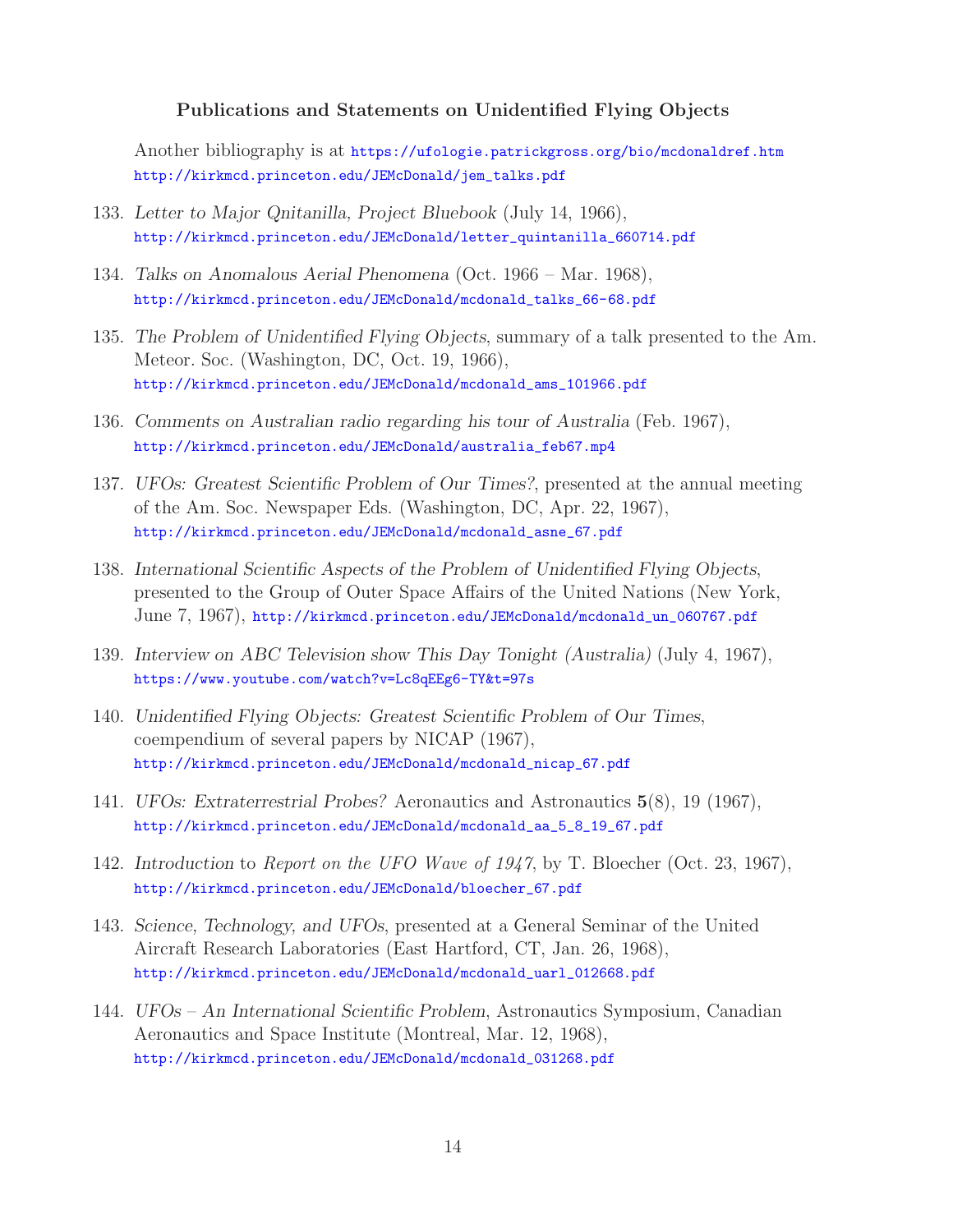- 145. *Are UFOs Extraterrestrial Surveillance Craft?* American Institute of Aeronautics and Astronautics (Los Angeles, Mar. 26, 1968), http://kirkmcd.princeton.edu/JEMcDonald/mcdonald\_aiaa\_032668.pdf
- 146. *A Need for an International Study of UFOs*, Flying Saucer Review (London) **14**(2), 11 (1968), http://kirkmcd.princeton.edu/JEMcDonald/mcdonald\_fsr\_14\_2\_11\_68.pdf
- 147. *Statement on Unidentified Flying Objects*, submitted to House Committee on Science and Astronautics (Washington, DC, July 29, 1968), http://kirkmcd.princeton.edu/JEMcDonald/mcdonald\_hcsa\_68.pdf http://files.ncas.org/ufosymposium/mcdonald.html http://kirkmcd.princeton.edu/JEMcDonald/jem\_ncas\_680729.pdf
- 148. *Interview by David Schaumbreau*, Science Panel (1968), https://www.youtube.com/watch?v=Z6ihPCc6baU
- 149. *UFOs and the Condon Report*, prepared for the Medical Students Colloquium of the Arizona College of Medicine (Tucson, AZ, Jan. 30, 1969), http://kirkmcd.princeton.edu/JEMcDonald/mcdonald\_acm\_013069.pdf
- 150. *UFOs and the Condon Report A Scientist's Critique*, presented to the Dupont Chapter of The Scientific Research Society of America (RESA, Wilmington, DE, Feb. 12, 1969), http://kirkmcd.princeton.edu/JEMcDonald/mcdonald\_resa\_021269.pdf
- 151. *UFOs A Challenge to Observation*, presented to the Symposium on Meteorological Observations and Instrumentation (Washington, DC, Feb. 13, 1969), http://kirkmcd.princeton.edu/JEMcDonald/mcdonald\_smoi\_021369.pdf
- 152. *UFOs and the Condon Report: A Dissenting View*, presented at the Pacific Missile Range Section, Am. Inst. Aero. Astro. (Pt. Mugu, CA, Feb. 18, 1969), http://kirkmcd.princeton.edu/JEMcDonald/mcdonald\_021869.pdf Audiotape: https://www.youtube.com/watch?v=o\_IJD2J02fA
- 153. *The Dissenting View*, Engineering Opportunites (April, 33, 1969), http://kirkmcd.princeton.edu/JEMcDonald/mcdonald\_eo\_april\_33\_69.pdf
- 154. *UFOs Unsolved: A Scientific Challenge*, NICAP (Washington, DC, June, 10, 1969), http://kirkmcd.princeton.edu/JEMcDonald/mcdonald\_nicap\_061069.pdf
- 155. Review of *The Condon Report, Scientific Study of Unidentified Flying Objects*, Icarus **11**, 443 (1969), http://kirkmcd.princeton.edu/JEMcDonald/mcdonald\_icarus\_11\_443\_69.pdf
- 156. *Science in Default: Twenty-Two Years of Inadequate UFO Investigations*, presented at the 136th meeting of the Am. Assoc. Adv. Sci. (Boston, Dec. 27, 1969), http://kirkmcd.princeton.edu/JEMcDonald/mcdonald\_aaas\_69.pdf http://kirkmcd.princeton.edu/JEMcDonald/science\_in\_default\_aass69.mp4 https://www.youtube.com/watch?v=Z6ihPCc6baU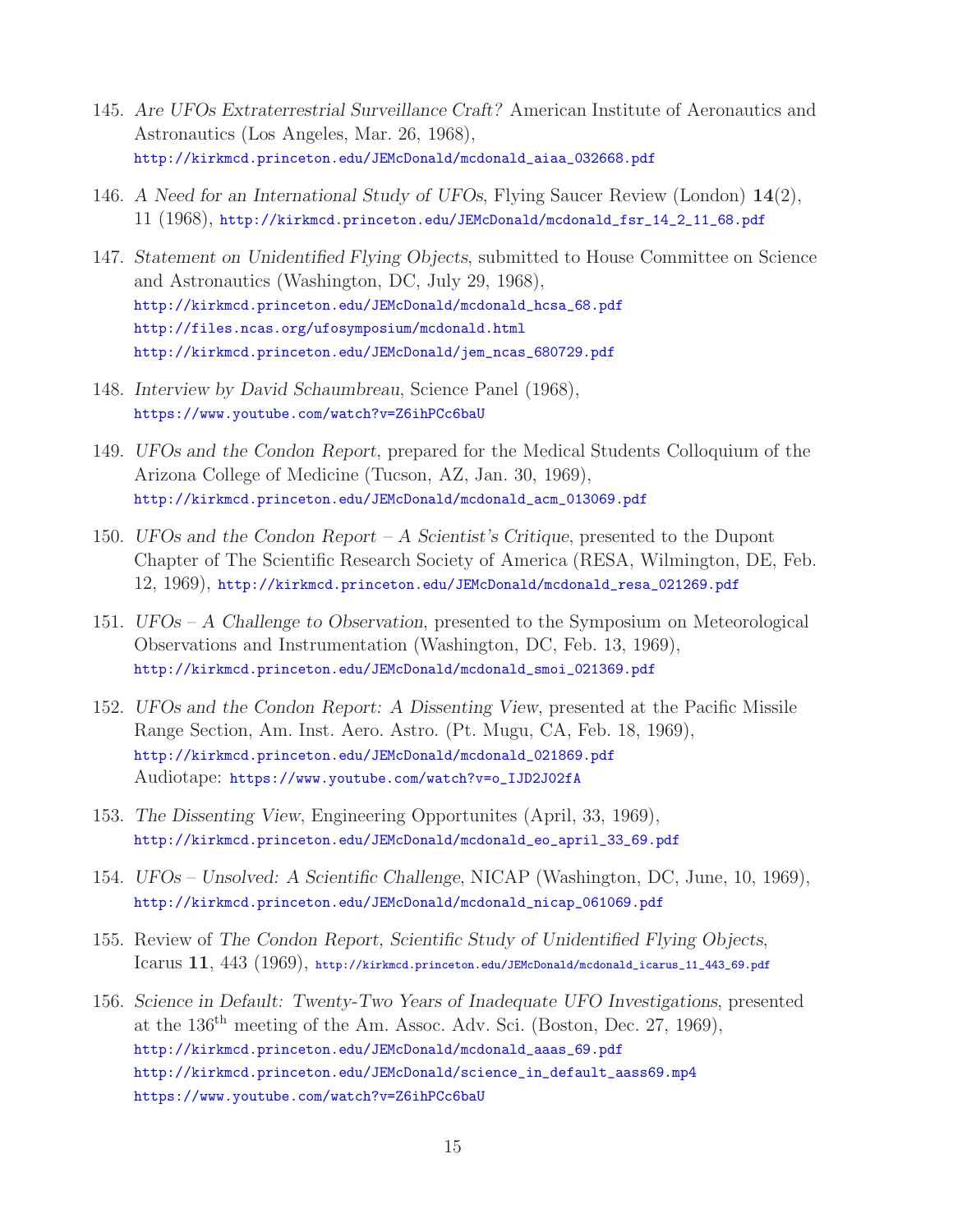- 157. *UFOs over Lakenheath in 1956*, Flying Saucer Review (London) **16**(2), 9 (1970), http://kirkmcd.princeton.edu/JEMcDonald/mcdonald\_fsr\_16\_2\_9\_70.pdf
- 158. *The 1957 Gulf Coast B-47 Incident*, Flying Saucer Review (London) **16**(3), 2 (1970), http://kirkmcd.princeton.edu/JEMcDonald/mcdonald\_fsr\_16\_3\_2\_70.pdf
- 159. *The Kirtland Airfield UFO*, Flying Saucer Review (London) **16**(5), 6 (1970), http://kirkmcd.princeton.edu/JEMcDonald/mcdonald\_fsr\_16\_5\_6\_70.pdf
- 160. *Meteorological Factors in Unidentified Radar Returns*, presented at the 14th Radar Meteor. Conf. (Tucson, Nov. 1970), http://kirkmcd.princeton.edu/JEMcDonald/mcdonald\_rmc\_1170.pdf http://kirkmcd.princeton.edu/JEMcDonald/mcdonald\_amsrms\_70.pdf (in French!)
- 161. Letter to the Hon. Silvio Conte (Mar. 8, 1971), http://kirkmcd.princeton.edu/JEMcDonald/mcdonald\_030871.pdf
- 162. *UFO Encounter 1. Sample Case Selected by the UFO Subcommittee of the AIAA*, Aeronautics and Astronautics **9**(7), 66 (1971), http://kirkmcd.princeton.edu/JEMcDonald/mcdonald\_aa\_9\_7\_66\_71.pdf
- 163. *Papers on Unidentified Flying Objects and Related Phenomena* (1958-1971), University of Arizona Special Collection MS412 (previously MS328) http://kirkmcd.princeton.edu/JEMcDonald/mcdonald\_arizona\_archives\_Ms328.pdf http://kirkmcd.princeton.edu/JEMcDonald/mcdonald\_arizona\_archives\_ms412.pdf http://sabio.library.arizona.edu.ezproxy1.library.arizona.edu/search~S9/X?SEARCH=%28James%20McDonald%29&searchscope=9&SORT=D&m=p&b=sc http://www.azarchivesonline.org/xtf/view?docId=ead/uoa/UAMS412.xml;query=;brand=default http://kirkmcd.princeton.edu/JEMcDonald/jemcdonald\_papers\_uarizona.pdf
- 164. *ETH: The ExtraTerrestrial Hypothesis*, Audio recording (date uncertain), WorldCat 129644203, http://www.worldcat.org/
- 165. Quotations assembled over many years, http://kirkmcd.princeton.edu/JEMcDonald/mcdonald\_quotes.pdf
- 166. Archives of audio recordings, http://wolfdigitalmedia.com/ufo/jamesmcdonaldarchive.htm http://kirkmcd.princeton.edu/JEMcDonald/wolf\_media\_jem\_tapes.pdf http://kirkmcd.princeton.edu/JEMcDonald/jem\_digital\_recordings.pdf http://kirkmcd.princeton.edu/JEMcDonald/jem\_tape\_achives\_basterfield.pdf http://kirkmcd.princeton.edu/JEMcDonald/jem\_tape\_achives\_ufor.pdf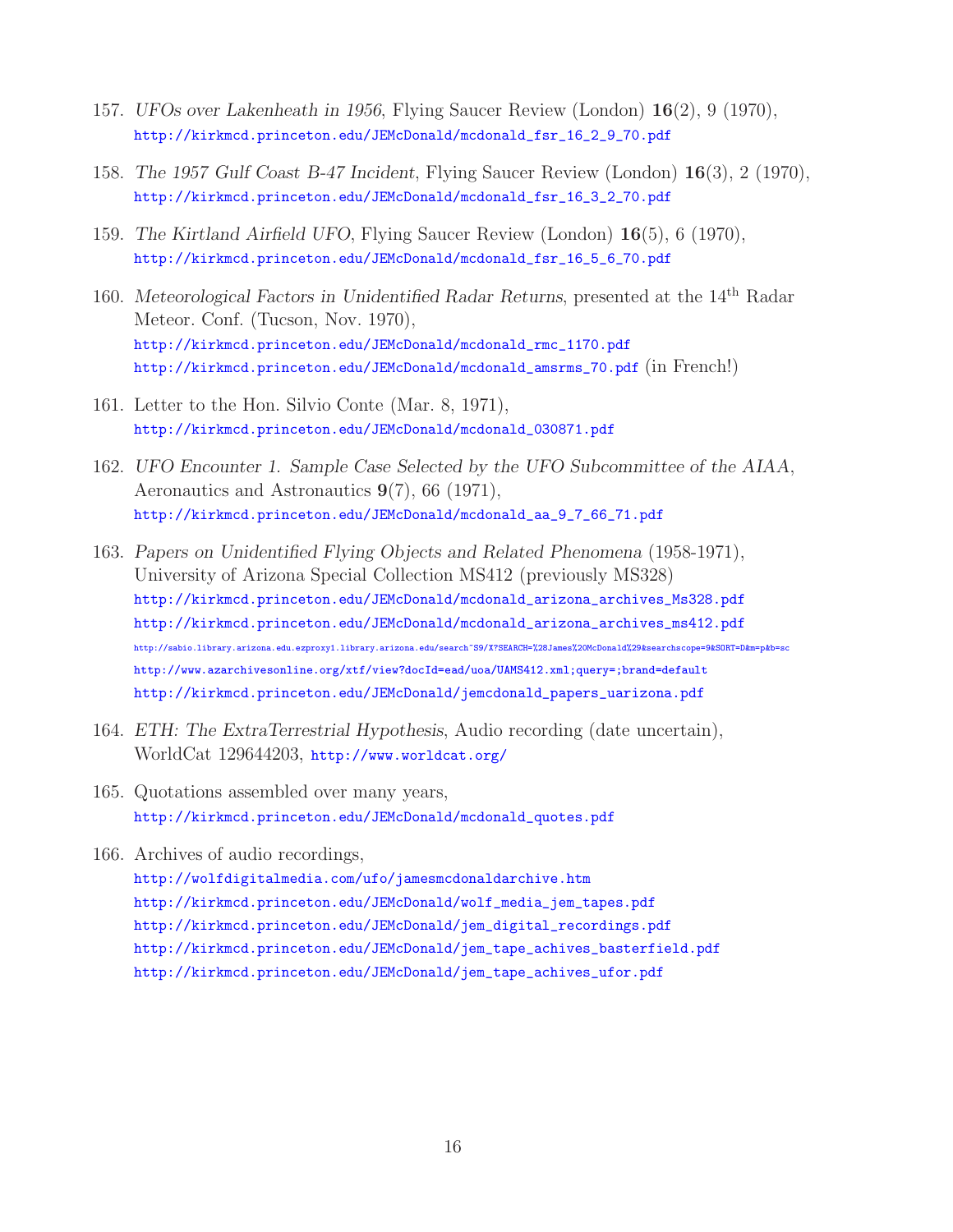#### **Publications about James McDonald**

Some newspaper articles about James McDonald are at http://kirkmcd.princeton.edu/Family/James

- 167. N.Y. Times, *James M'Donald, A Cloud Physicist* (June 16, 1971), http://kirkmcd.princeton.edu/JEMcDonald/jem\_obit\_nytimes\_061671.pdf http://kirkmcd.princeton.edu/JEMcDonald/jem\_obit\_nytimes\_061671b.pdf http://kirkmcd.princeton.edu/JEMcDonald/jem\_obit\_nytimes\_061671c.pdf
- 168. L.J. Battan, A.R. Kassander, Jr, P.S. Martin and C. Steelink, *Memorial Resolution:* James Edward McDonald (1971), http://kirkmcd.princeton.edu/JEMcDonald/mcdonald\_memorial.pdf
- 169. L.J. Battan, *Obituary of James E. McDonald*, Bull. Am. Meteor. Soc. **52**, 735 (1971), http://kirkmcd.princeton.edu/JEMcDonald/mcdonald\_obituary\_bams\_71.pdf
- 170. P.E. McCarthy, *Politicking and Paradigm Shifting: James E. McDonald and the UFO Case Study*, Ph.D. disseration (U. Hawaii, Dec. 1975), http://files.ncas.org/mccarthy/index.html
- 171. A. Druffel, *Remembering James McDonald*, Int. UFO Reporter **18**(5), 4 (1993), http://www.anndruffel.net/articles/ufo/rememberingjamesmcdonald.html http://kirkmcd.princeton.edu/JEMcDonald/druffel\_iur\_18-5\_4\_93.pdf
- 172. *UFOs and Science: The Collected Writings of Dr. James E. McDonald*, ed. by V. Vaughn (One Reed Publications, 1995), http://www.onereed.com/books/ufobook.php http://kirkmcd.princeton.edu/JEMcDonald/vaughn\_95.pdf
- 173. A. Druffel, *Dr. James E. McDonald's UFO Files*, MUFON J. (Jan. 1997), http://www.anndruffel.net/articles/ufo/jamesmcdonaldsufofiles.html http://kirkmcd.princeton.edu/JEMcDonald/druffel\_mufon\_j\_9701.pdf
- 174. *FBI file of James E. McDonald* (Jan. 1999)), http://kirkmcd.princeton.edu/JEMcDonald/jem\_fbi\_file.pdf
- 175. A. Druffel, *Firestorm: Dr. James E. McDonald's Fight for UFO Science*, 2nd ed. (Granite Publishing, 2003), http://kirkmcd.princeton.edu/JEMcDonald/druffel\_firestorm.pdf http://kirkmcd.princeton.edu/JEMcDonald/xcon\_2004.mp4
- 176. *Dr. James E. McDonald, 2005 PRG Hall of Fame Inductee*, http://kirkmcd.princeton.edu/JEMcDonald/jem\_prg\_2005.pdf
- 177. A. Druffel, V. Uhlenkott and R. McCarron, *Scientist, UFOlogist James McDonald's Voice Speaks Again to Researchers!* MUFON J. (Aug. 2006), http://www.anndruffel.net/articles/ufo/jamesmcdonaldsvoicespeaksagain.html http://kirkmcd.princeton.edu/JEMcDonald/druffel\_mufon\_j\_0806.pdf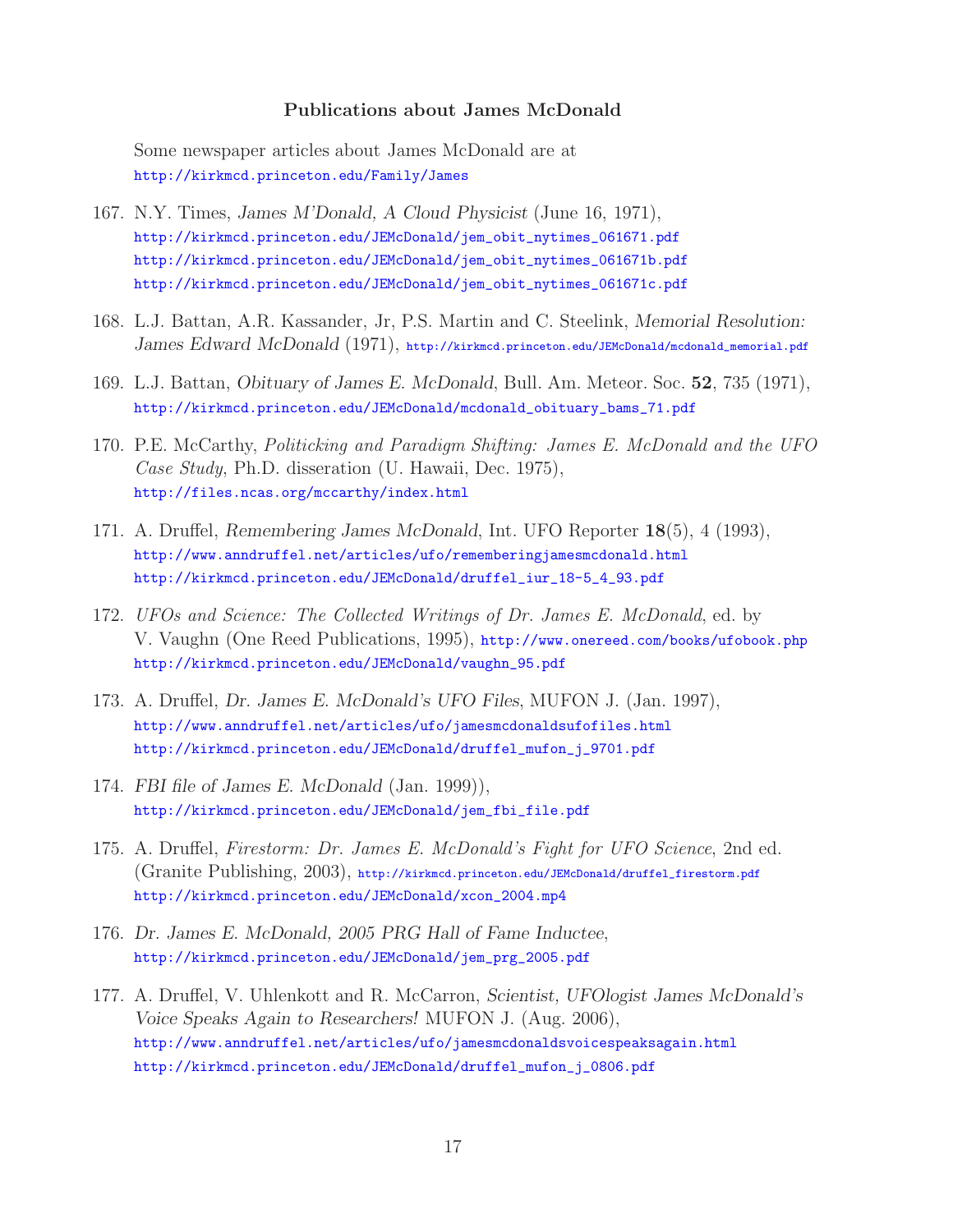- 178. J. Eubank, *Tales from the Morgue: UFOs are real*, Tucson Daily Citizen (May 12, 2012), http://kirkmcd.princeton.edu/JEMcDonald/eubank\_120323.pdf
- 179. D. Ouse, *Forgotten Duluthian: James E. McDonald, UFO Researcher*, Zenith City online (Dec. 6, 2012), http://kirkmcd.princeton.edu/JEMcDonald/mcdonald\_zenith\_city\_120612.pdf http://zenithcity.com/forgotten-duluthian-james-e-mcdonald-ufo-researcher/ http://kirkmcd.princeton.edu/JEMcDonald/zenith\_city\_online\_12.pdf http://kirkmcd.princeton.edu/JEMcDonald/zenith\_city\_online\_2.pdf
- 180. J.K. Gillin, *Looking Up: Professor James E. McDonald 1955-1970*, Senior Thesis (U. Arizona, June 2013), http://kirkmcd.princeton.edu/JEMcDonald/gillin\_senior\_thesis\_jem\_0613.pdf
- 181. K. Reagan, *UA Professor Created Own 'X-Files'*, Arizona Public Media online (July 3, 2013), http://kirkmcd.princeton.edu/JEMcDonald/apm\_070313.pdf https://originals.azpm.org/p/uaplus-stories/2013/7/3/25213-ua-professor-created-own-x-files/ http://kirkmcd.princeton.edu/JEMcDonald/ufo\_files.mp4
- 182. Yankee Skeptic, *Old Mcdonald Had a UFO Problem* (Sept. 2, 2013), https://yankeeskeptic.com/2013/09/02/old-mcdonald-had-a-ufo-problem/ http://kirkmcd.princeton.edu/JEMcDonald/yankee\_skeptic\_130902.pdf
- 183. Dr James E McDonald's Archives, UFOR (∼ 2016), http://www.ufor.asn.au/archives/articles/james-e-mcdonald-ufo-researcher-archives/ http://kirkmcd.princeton.edu/JEMcDonald/jem\_tape\_achives\_ufor.pdf *Summaries*, Ed. by K. Basterfield and A. Clarke, http://www.ufor.asn.au/wp-content/uploads/2017/03/Summaries-of-James-E-McDonald' s-1967-Australian-UFO-Witnesses-Audio-Recordings.pdf http://kirkmcd.princeton.edu/JEMcDonald/jem\_tape\_achives\_basterfield.pdf
- 184. A. Foster, *Audio reveals creepy details of UFO mystery*, news.com.au (Aug. 8, 2018), http://kirkmcd.princeton.edu/JEMcDonald/foster\_news.com.au\_080818.pdf http://kirkmcd.princeton.edu/JEMcDonald/westall\_ufo.mp4
- 185. JT, *A scientist's pursuit of the truth behind the UFO phenomenon*, (Sept. 17, 2018), http://kirkmcd.princeton.edu/JEMcDonald/jt\_180917.pdf
- 186. M. Marnoch, *Historic Cook County: The UFO sighting of September 5, 1966*, (May 6, 2019), https://www.wtip.org/historic-cook-county-ufo-sighting-september-5-1966 http://kirkmcd.princeton.edu/JEMcDonald/wtip\_190506.pdf
- 187. C. Lear, *UFOs, Science and Controversy at the University of Colorado*, Podcast UFO Live (May 15, 2021), https://podcastufo.com/ufos-science-and-controversy-at-the-university-of-colorado/#more-1831 http://kirkmcd.princeton.edu/JEMcDonald/lear\_210515.pdf
- 188. M. von Rennenkampff, *UFOs are an intriguing science problem; Congress must act accordingly*, The Hill (July 8, 2021),